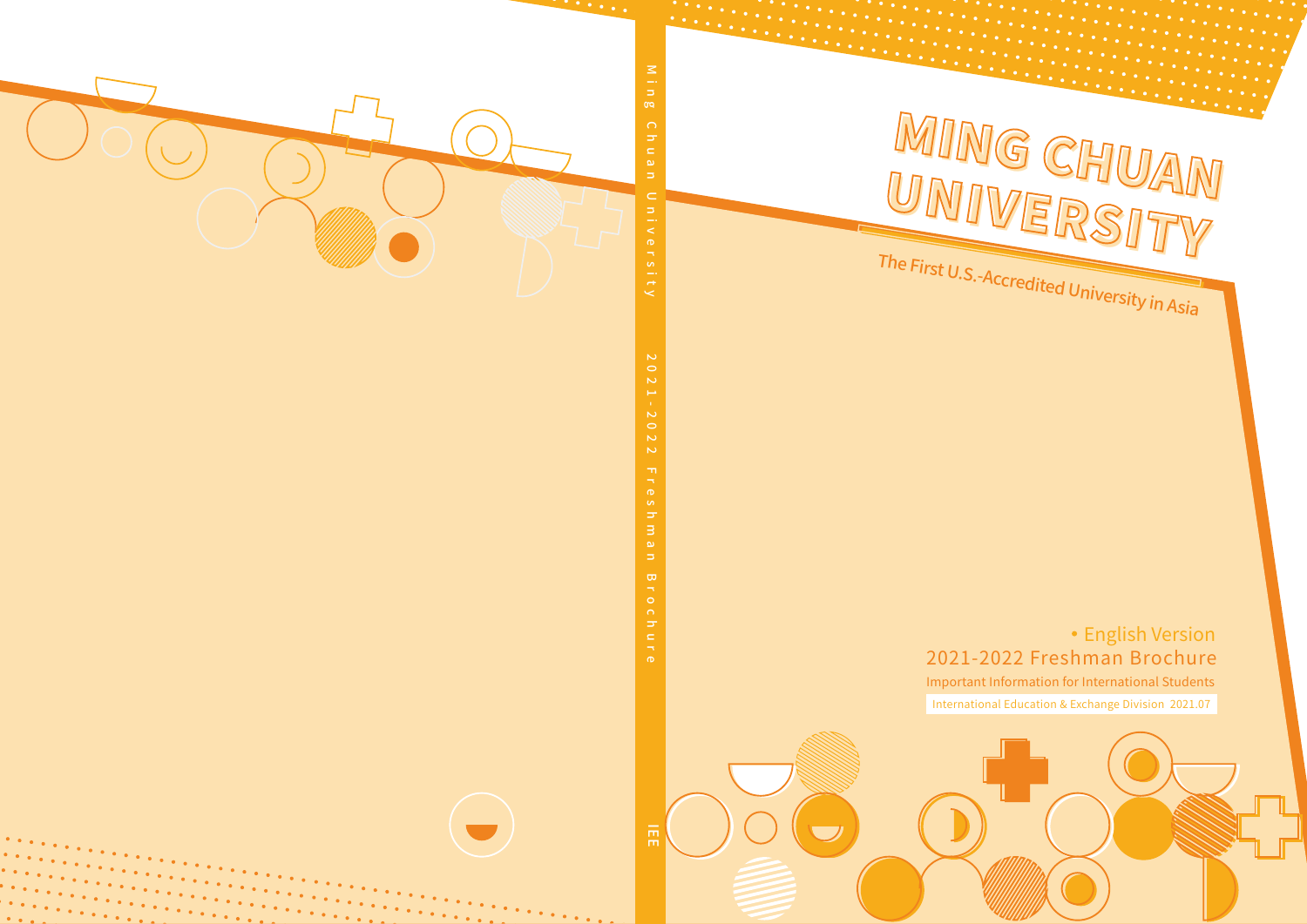

◠

**Ming Chuan University is the first and only university in Asia, accredited by the Middle States Commission on Higher Education in the United States of America.** 

# **Contents**

# MING CHUAN<br>UNIVERSITY

| -Registration Notice                                                                                                                     |             |
|------------------------------------------------------------------------------------------------------------------------------------------|-------------|
| Fall Semester 2021 -                                                                                                                     | 1           |
|                                                                                                                                          | 5           |
| -Credit Transfer<br><u> 1989 - Johann Barn, mars eta bainar eta bainar eta baina eta baina eta baina eta baina eta baina eta baina e</u> | - 9         |
| -Airport Pickup                                                                                                                          |             |
| -Accommodations - 2000 11                                                                                                                |             |
| On-Campus Student Dormitory -Policies - - - - - - - - - - - - - - - 15                                                                   |             |
| Off-Campus Student Dormitory -Policies - 26 16                                                                                           |             |
| -Tuition and Insurance                                                                                                                   |             |
| Undergraduate - 17                                                                                                                       |             |
| Graduate - 19                                                                                                                            |             |
|                                                                                                                                          |             |
| -National Health Insurance (NHI) Program - 26                                                                                            |             |
| -Freshman Physical Exam Instructions - 28                                                                                                |             |
| -Authorization for Emergency Medical -Treatment - 29                                                                                     |             |
| <u> 1980 - Andrea Barbara, amerikan personal (h. 1980).</u><br>-Transportation                                                           | $\equiv$ 30 |
| -Campus Map                                                                                                                              |             |
| Taipei and Jihe Campus - 21                                                                                                              |             |
|                                                                                                                                          | — 32        |
| <u> 1980 - Antonio Alemania, prima postala prestava de la provincia de la provincia de la provincia de la provincia</u><br>-Scholarships | $-33$       |
| -2021-2022 MCU Calendar                                                                                                                  |             |
| Fall Semester 2021                                                                                                                       |             |
|                                                                                                                                          | - 37        |
| -Introduction to Taiwan                                                                                                                  | -39         |
|                                                                                                                                          |             |
| -Items to Note before Departure from Home - 41                                                                                           |             |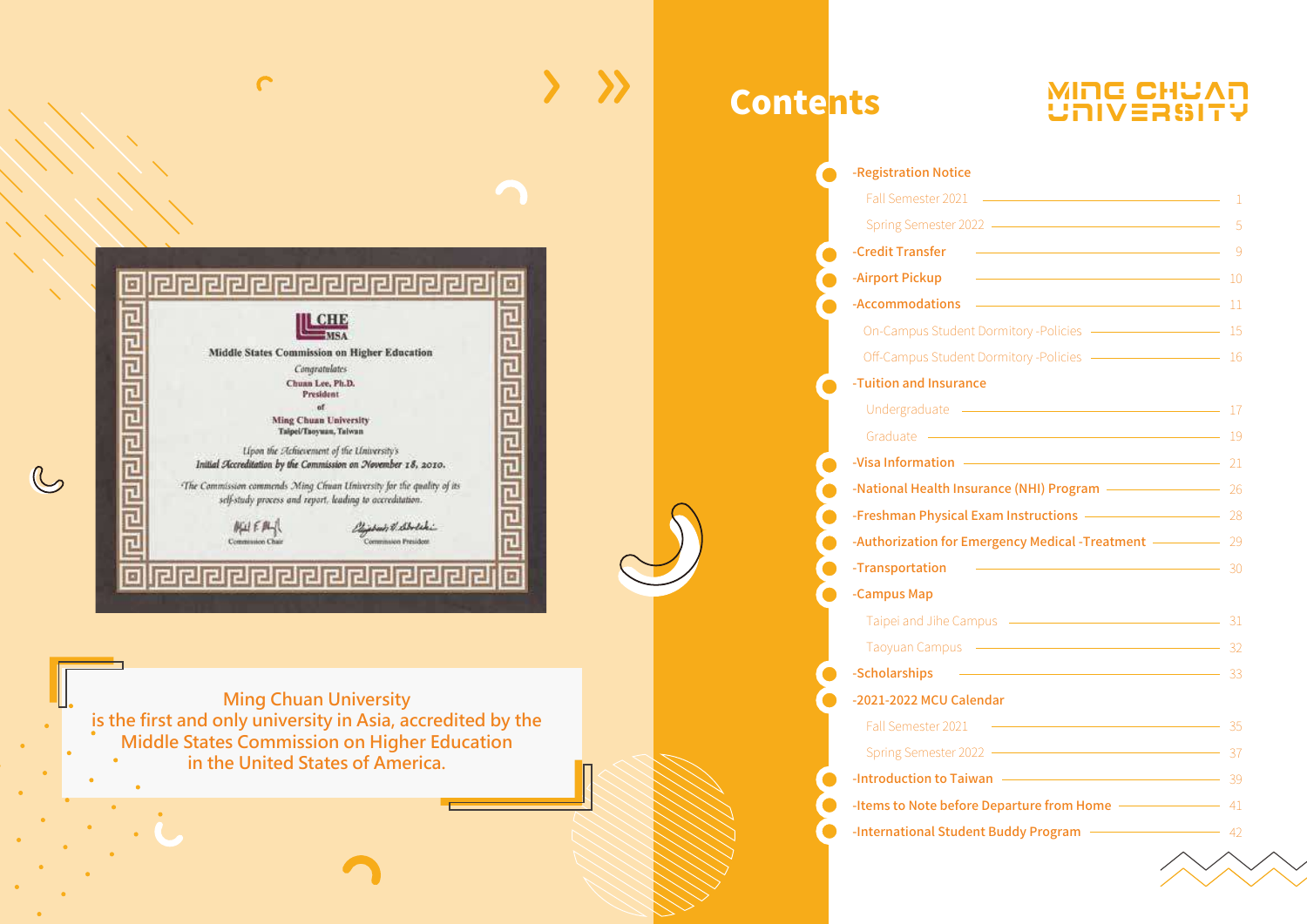

### **MING CHUAN UNIVERSITY INTERNATIONAL STUDENTS REGISTRATION NOTICE [ Fall Semester, 2021 ]**

# respective campus on which your department is located.

### Airport Pick-up

From September 5 (Sunday) to September 6 (Monday), 2021 Please complete the online application form for the airport pick-up service and reply to the Division of International Education and Exchange by August 2(Monday), 2021 Fee: NT\$500 Contact: Office of International Student Service (OISS) \*Due to COVID-19, we will update the airport pick up schedule on IEE website. (iee.mcu.edu.tw)

### Dormitory Check-in

Students can move into the dormitory in the period from September 5 (Sunday) to September 6(Monday), 2021 Students reporting to the university after this period will be automatically disqualified for dormitory placement. Fee: Please refer to page 12. The fee should be paid on September 7 Contact: Dorm Supervisor

### Report and Workshop

All international students are required to attend the workshop. 09:00-12:00, September 7 (Tuesday), 2021 Taipei: Large Conference Room 402,E Building (09:00, Please be on time) Taoyuan: Room 102, P Building (09:00, Please be on time) Contact: Office of International Student Service (OISS)

### Required Documents:

1.Four 2-inch head & shoulder photos in color with a white background (taken within the last six months). 2.Authorization for Emergency Medical Treatment.

3.Passport

4.Insurance statement covering a valid period of no less than six months effective from the date entering Taiwan, (in English or Chinese, health insurance, purchased in countries other than Taiwan, must be authenticated by a Taiwan overseas' representative office). While every returning international student must present a certificate of National Health Insurance (NHI).

Those who are unable to present an authenticated insurance statement at registration must purchase local health insurance as regulated by the Ministry of Education of this country to cover the first six months of his/her stay in Taiwan. The premium for the above-mentioned local health insurance is NT\$ 500 per month (NT\$ 3,000/ 6 months).

### **O** Registration 12:00-14:00, September 7 (Tuesday), 2021 Taipei: Large Conference 402, E building

Taoyuan: Administration Offices, Q Building

Fee: Please refer to page 17-20. The fee should be paid on September 7(Tuesday), 2021 Contact: Academic Affairs (Taipei), Academic Section (Taoyuan)

# Required Documents:

1.Original diploma of highest degree or graduation certificate.

2.Original transcript

 \*For Item 1, 2: English or Chinese verified version is also necessary if the original is not in either language. The original certificate and transcript, verified by Taiwan mission/embassies/representative offices in the country where the documents are issued, shall be submitted upon registration at the beginning of the new semester.

MING CHUAN UNIVERSITY

3.One photocopies of your passport

4. The latest original deposition

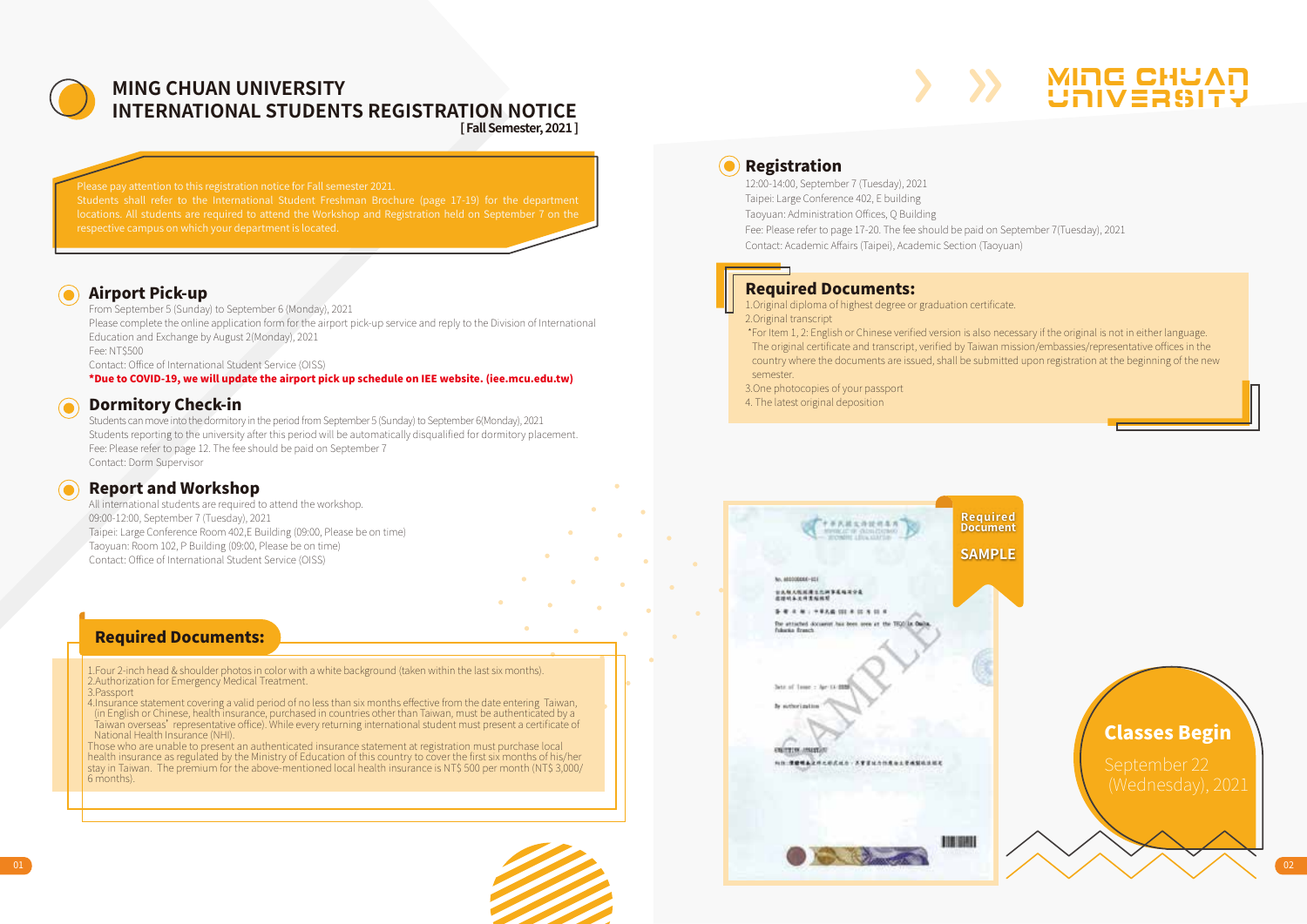# Physical Checkup

Students who do not have a completed Health Certificate are required to attend the physical checkup. You will be reminded at the registration.

### Freshman Physical Checkup

\* Taipei: 15:00, September 14 (Tuesday), 2021 Sun Yat Sen Auditorium \* Taoyuan: 16:00, September 13 (Monday), 2021 3rd Floor, Gymnasium Fee: NT\$550 Contact: Health Service Center



### Orientation for Chinese-taught Programs for Undergraduate Students

08:00-17:00 September 9 (Thursday) to September 10 (Friday), 2021 \*Taipei: San Yat Sen Auditorium \*Taoyuan: 1st Floor, Cheng Kung Campus Gymnasium For detailed information, please contact department secretary upon arrival. Contact: Academic Affairs (Taipei), Academic Section (Taoyuan)

### Orientation for International College Undergraduate Students

\*Taipei: 9:00 September 10 (Friday) ,2021 Large Conference Room 402, E Building

\*Taoyuan: 9:00 September 9 (Thursday),2021 International Conference Room (B101), Building FF Contact: International College



### Other Important Information

- 1. For original diploma of highest degree or graduation certificate, English or Chinese verified version is also necessary if the original is not in either language. The original certificate and transcript, verified by Taiwan mission/embassies/representative offices in the country where the documents are issued, shall be submitted within two weeks after school begins, or you will be automatically disqualified for study.
- 2. International students should conduct registration on September 7 (Tuesday), 2021.. Once being registered, you should go to the campus on which your department is located.
- 3. For the payment, NT dollars (cash only).
- 4. The actual amount of tuition and fees is subject to tuition fees statement.
- 03 04 wear short pants, short skirts, slippers or flip-flops). 5. Undergraduate students are required to attend the orientation and dress appropriately. (Please do not

# Please Be Reminded:

1. Please attend each of your classes on time. MCU has a very strict attendance policy. In addition, cheating is strictly prohibited. Students will be expelled out of school once being proved cheating.

- 2. Undergraduates: Students who complete the required courses, earn the required number of credits, pass physical education, receive passing conduct grades, satisfactorily complete Service Learning, meet the university-wide basic competencies of English, Information Technology, Chinese and Sport, and pass the core competencies of their department are eligible for graduation.
- Graduates: Students need to complete all required courses and fulfill the credit requirements, need to pass conduct grades for each semester, and need to pass the examinations of their respective departments (graduate degree programs) in accordance with the Master's Degree Conferral Regulations or the Doctoral Degree Conferral Regulations. Those meet the above requirements are eligible for graduation.
- 3. Credit Transfer: The credits gained in previous college or university courses can be transferred after registration by application with approval from the department of intended major and the Division of Academic Affairs. Credit transfer application should follow the application procedure within 2 weeks after registration. Verified transcript is required. Credit transfer application is accepted only once and will not be accepted passed the deadline. All programs hold the right with whether or not accept the credit transfer application.
- 4. MCU is a "non-smoking" and "no alcohol campus. According to the rule No. 15 of Tobacco Hazard Control Act in Taiwan, smoking is prohibited inside the building. Smoking is only allowed in the designated outdoor areas; anyone who smokes inside the building will have to pay a fine ranging from NT\$2,000 to NT\$10,000. Smoking in the non-smoking outdoor areas will have to pay a fine ranging from NT\$10,000 to NT\$50,000.
- 5. International Students with an Alien Residence Certificate who have resided in Taiwan for more than 6 months must enroll in the National Health Insurance (NHI) program. The NHI fees will be included in the Tuition Fee Statement from the second semester for students shall make the full payment upon registration. The National Health Insurance Program is mandatory. Any person who doesn't enroll in is subject to a fine ranging from NT\$3,000 to NT\$15,000. In addition, this person is required to pay the full premiums starting from the date she or he should have been enrolled in. No benefits will be offered before the premiums are paid in full. A notice of penalty violation will be delivered in writing and the fine must be paid on time. If the fines imposed remain unpaid, after a given period of time the case will be referred to the courts for compulsory enforcement.
- 6. According to the regulation of MCU, undergraduate students who fail two thirds of the total credits in a given semester for two continuous semesters will be forced to withdraw from the university.
- Besides, MOE in Taiwan has proclaimed that the international students who are expelled by a university due to behavior issues, poor academic performance or a conviction under the Criminal Code cannot use the same identity to apply for the same or any other university again
- 7. The graduation degree and the academic transcription verification only can be done by Taiwan mission/embassies/representative offices in the country where the documents are issued.
- 8. The health checkup form B, authorization for emergency medical treatment, and the application form for the dormitory are available on the website. You can also send an e-mail to Ms. Yvonne Y.P. Lin at ihp@mail.mcu.edu.tw or Ms. Anne Chan at oas@eta.mcu.edu.tw to request for the forms.
- 9. Taiwan scholarship students can apply for a direct deduction for tuition payment on the registration day. For more detailed information, please contact Ms. Daphne Chu at daphne@mail.mcu.edu.tw or 03-350-7001 ext. 3703
- 10. The period from July 23 to August 1, 2021 is summer vacation. Therefore, our office is closed during this period of time. Our office will re-open on August 2, 2021



### Contact Information

Division of International Education and Exchange Tel: +886-3-350-7001 ext. 3704, 5116 Fax: +886-3-359-3883 / +886-3-359-3891

- Email: ihp@mail.mcu.edu.tw (Asia Admission: Ms. Yvonne Y.P. Lin, ext. 3704)
- Email: ioas@eta.mcu.edu.tw
	- Outside-Asia Admission: Ms. Anne Chan, ext.5116)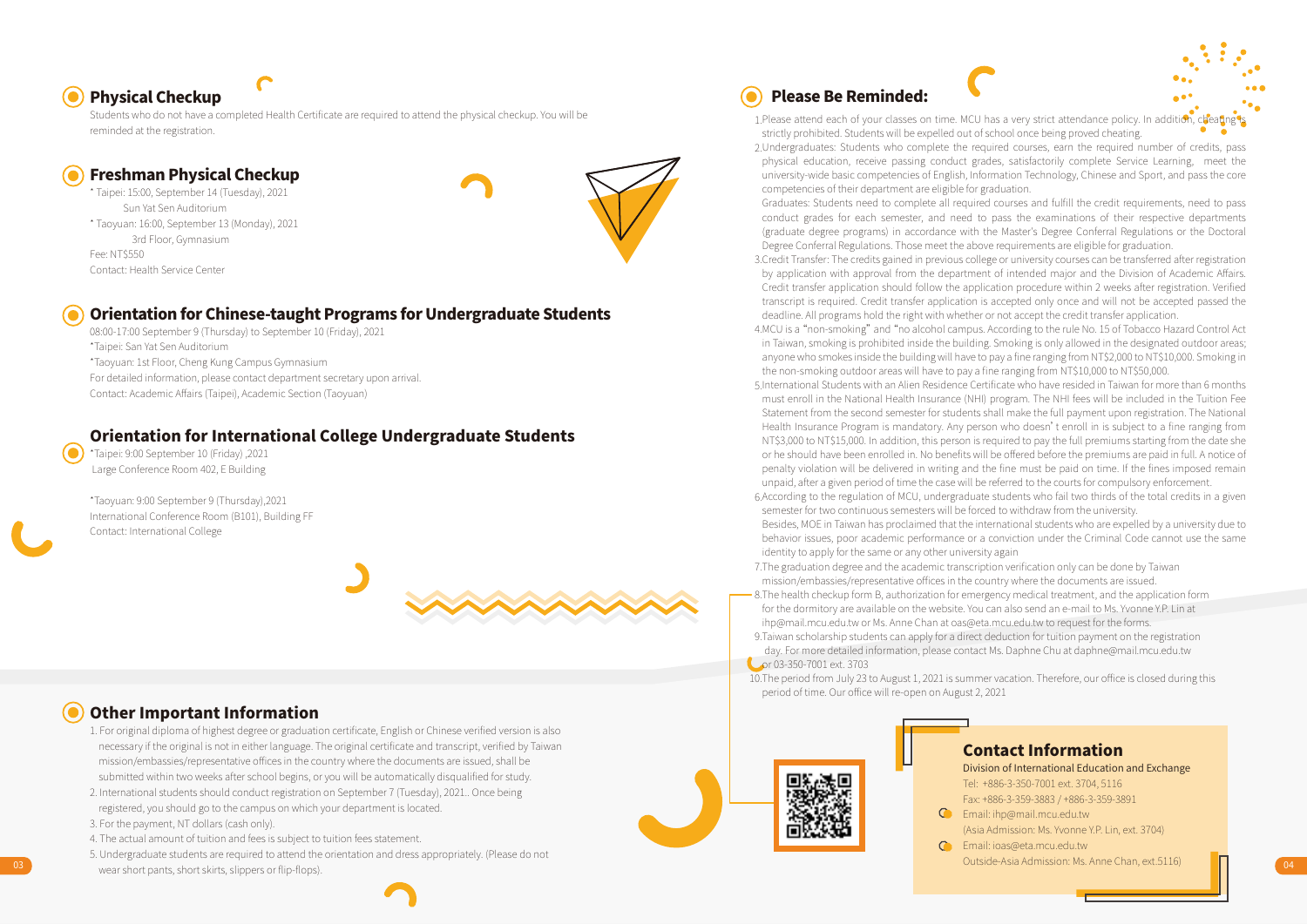

### MING CHUAN UNIVERSITY<br>International Churchies Recister Tion Notice **INTERNATIONAL STUDENTS REGISTRATION NOTICE [ Spring Semester, 2022 ]**

# respective campus on which your department is located.

### Airport Pick-up

From February 15 (Tuesday), 2022 Please complete the online application form for the airport pick-up service and reply to the Division of International Education and Exchange by January 21 (Friday), 2022 Fee: NT\$500 Contact: Office of International Student Service (OISS) \*Due to COVID-19, we will update the airport pick up schedule on IEE website. (iee.mcu.edu.tw)

### Dormitory Check-in

Students can only move into the dormitory on February 15, 2022. Students reporting to the university after this period will be automatically disqualified for dormitory placement. Fee: Please refer to page 12. The fee should be paid on Feburary 16 Contact: Dorm Supervisor

### Report and Workshop

All international students are required to attend the workshop. 09:00-12:00, February 16 (Wednesday), 2022 Taipei: Conference room 202, E building (09:00, Please be on time) Taoyuan: Administration Office, Q Building (09:00, Please be on time) Contact: Office of International Student Service (OISS)

### Required Documents:

1.Four 2-inch head & shoulder photos in color with a white background (taken within the last six months). 2.Authorization for Emergency Medical Treatment.

3.Passport

4.Insurance statement covering a valid period of no less than six months effective from the date entering Taiwan, (in English or Chinese, health insurance, purchased in countries other than Taiwan, must be authenticated by a Taiwan overseas' representative office). While every returning international student must present a certificate of National Health Insurance (NHI).

Those who are unable to present an authenticated insurance statement at registration must purchase local health insurance as regulated by the Ministry of Education of this country to cover the first six months of his/her stay in Taiwan. The premium for the above-mentioned local health insurance is NT\$ 500 per month (NT\$ 3,000/ 6 months).

### **(a)** Registration

9:00-12:00, February 16 (Wednesday), 2022 Taipei: Large Conference 402, E building

Taoyuan: Administration Offices, Q Building

Fee: Please refer to page 17-20. The fee should be paid on February 16 (Wednesday), 2022 Contact: Academic Affairs (Taipei), Academic Section (Taoyuan)

### Required Documents:

1.Original diploma of highest degree or graduation certificate. 2.Original transcript

 \*For Item 1, 2: English or Chinese verified version is also necessary if the original is not in either language. The original certificate and transcript, verified by Taiwan mission/embassies/representative offices in the country where the documents are issued, shall be submitted upon registration at the beginning of the new semester.

3.One photocopies of your passport

4. The latest original deposition

### Physical Checkup

Students who do not have a completed Health Certificate are required to attend the physical checkup. You will be reminded at the registration.

### Freshman Physical Checkup

\*Taipei: 13:00, March 3 (Thursday), 2022 Sun Yat Sen Auditorium \*Taoyuan: 13:00, March 3 (Thursday), 2022 3rd Floor, Gymnasium Fee: NT\$550 Contact: Health Service Center

# Classes Begin



MING CHUAN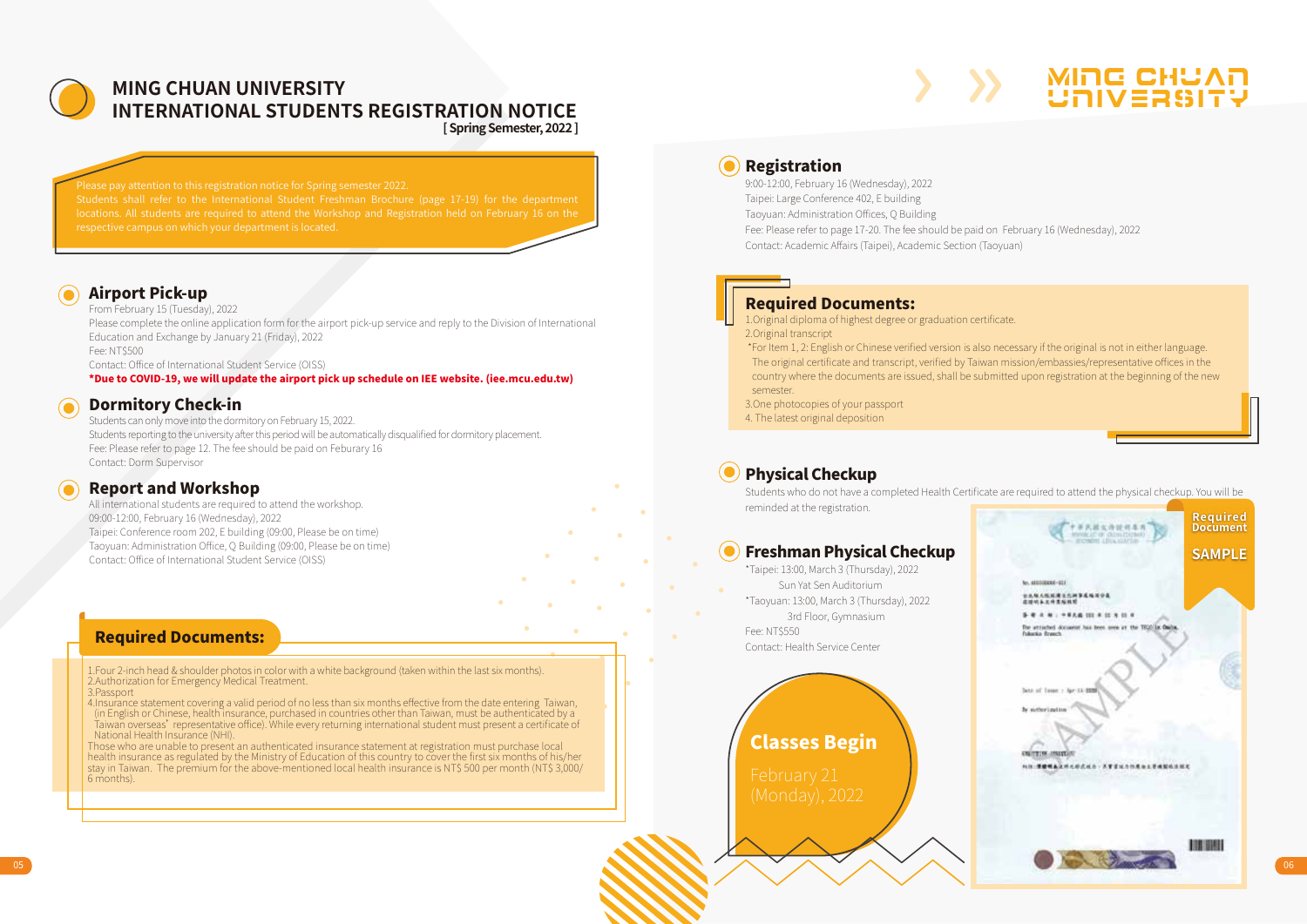

### Other Important Information

- 1. For original diploma of highest degree or graduation certificate, English or Chinese verified version is also necessary if the original is not in either language. The original certificate and transcript, verified by Taiwan mission/embassies/representative offices in the country where the documents are issued, shall be submitted within two weeks after school begins , or you will be automatically disqualified for study.
- 2. International students should conduct registration on February 16 (Wednesday), 2022.Once being registered, you should go to the campus on which your department is located.
- 3. For the payment, NT dollars (cash only). You are strongly advised to convert your country's currency into NT dollars upon arrival at the airport.
- 4. First-year students must complete 8 semesters of study in MCU.
- 5. The actual amount of tuition and fees is subject to tuition fees statement.

### Please Be Reminded:

- 1. Please attend each of your classes on time. MCU has a very strict attendance policy. In addition, cheating is strictly prohibited. Students will be expelled out of school once being proved cheating.
- 2. Undergraduates: Students who complete the required courses, earn the required number of credits, pass physical education, receive passing conduct grades, satisfactorily complete Service Learning, meet the university-wide basic competencies of English, Information Technology, Chinese and Sport, and pass the core competencies of their department are eligible for graduation.

Graduates: Students need to complete all required courses and fulfill the credit requirements, need to pass conduct grades for each semester, and need to pass the examinations of their respective departments (graduate degree programs) in accordance with the Master's Degree Conferral Regulations or the Doctoral Degree Conferral Regulations. Those meet the above requirements are eligible for graduation.

- 3. Credit Transfer: The credits gained in previous college or university courses can be transferred after registration by application with approval from the department of intended major and the Division of Academic Affairs. Credit transfer application should follow the application procedure within 2 weeks after registration. Verified transcript is required. Credit transfer application is accepted only once and will not be accepted passed the deadline. All programs hold the right with whether or not accept the credit transfer application.
- 4. MCU is a "non-smoking" and "no alcohol campus. According to the rule No. 15 of Tobacco Hazard Control Act
- in Taiwan, smoking is prohibited inside the building. Smoking is only allowed in the designated outdoor areas; anyone who smokes inside the building will have to pay a fine ranging from NT\$2,000 to NT\$10,000. Smoking in the non-smoking outdoor areas will have to pay a fine ranging from NT\$10,000 to NT\$50,000.
- 5. International Students with an Alien Residence Certificate who have resided in Taiwan for more than 6 months must enroll in the National Health Insurance (NHI) program. The NHI fees will be included in the Tuition Fee Statement from the second semester for students shall make the full payment upon registration. The National
- Health Insurance Program is mandatory. Any person who doesn't enroll in is subject to a fine ranging from NT\$3,000 to NT\$15,000. In addition, this person is required to pay the full premiums starting from the date she or he should have been enrolled in. No benefits will be offered before the premiums are paid in full. A notice of
- penalty violation will be delivered in writing and the fine must be paid on time. If the fines imposed remain unpaid, after a given period of time the case will be referred to the courts for compulsory enforcement.
- 6. According to the regulation of MCU, undergraduate students who fail two thirds of the total credits in a given semester for two continuous semesters will be forced to withdraw from the university. Besides, MOE in Taiwan has proclaimed that the international students who are expelled by a university due to behavior issues, poor academic performance or a conviction under the Criminal Code cannot use the same identity to apply for the same or any other university again.
- 7. The graduation degree and the academic transcription verification only can be done by Taiwan mission/embassies/representative offices in the country where the documents are issued.
- 8. The health checkup form B and authorization for emergency medical are available on the website. You can also send an e-mail to Ms. Yvonne Y.P. Lin at

ihp@mail.mcu.edu.tw or Ms. Anne Chan at oas@eta.mcu.edu.tw to request for the forms.

- 9. Taiwan scholarship students can apply for a direct deduction for tuition payment on the registration day. For more detailed information, please contact Ms. Daphne Chu at daphne@mail.mcu.edu.tw or 03-350-7001 ext. 3703.
- 10. The period from January 27 to February 9, 2022 is Chinese lunar new year. Therefore, our office is closed during this period of time. Our office will re-open on February 10, 2022.





Division of International Education and Exchange Tel: +886-3-350-7001 ext. 3704, 5116 Fax: +886-3-359-3883 / +886-3-359-3891

- Email: ihp@mail.mcu.edu.tw (Asia Admission: Ms. Yvonne Y.P. Lin, ext. 3704)
- Email: oas@eta.mcu.edu.tw Outside-Asia Admission: Ms. Anne Chan, ext.5116)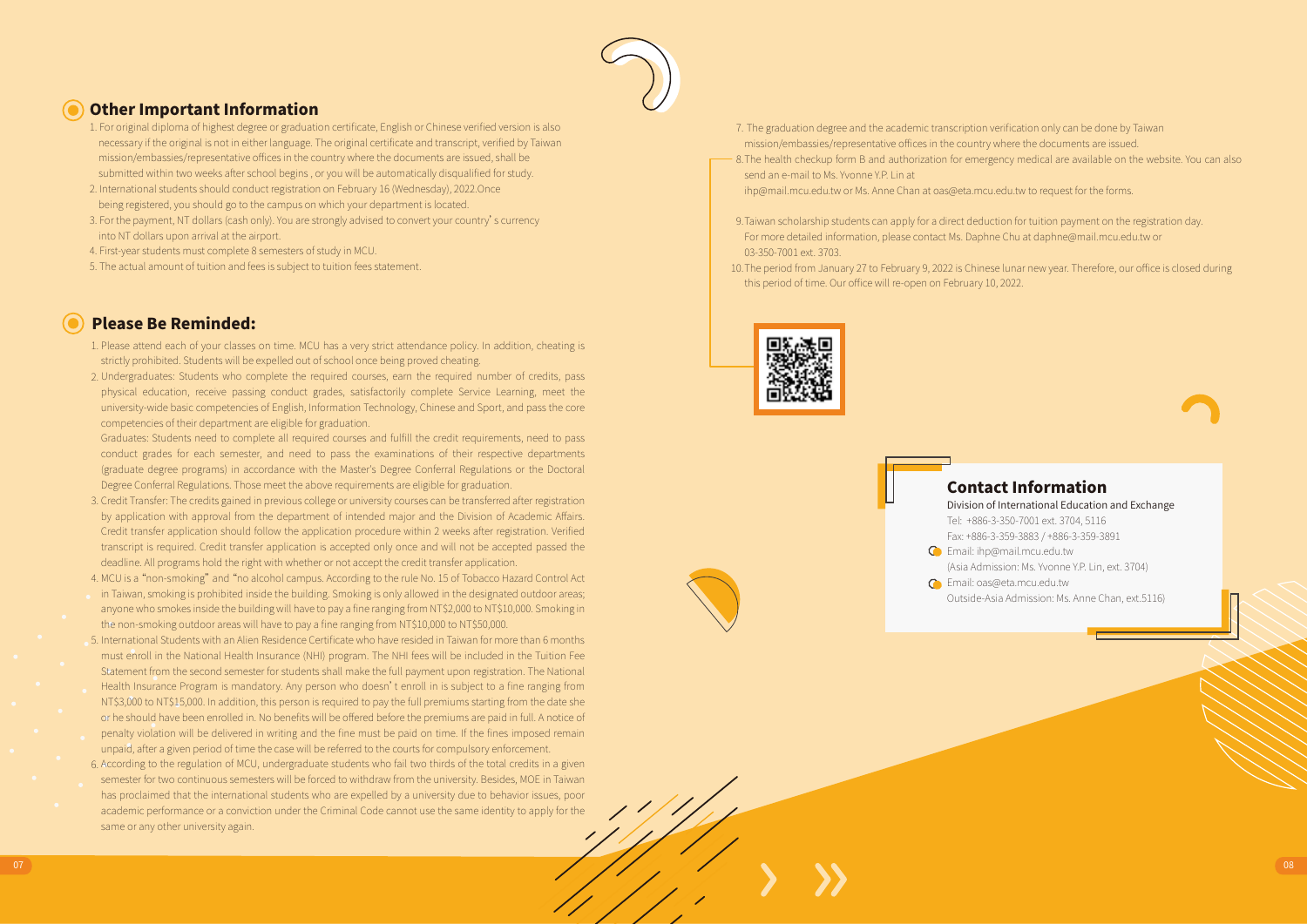

### Undergraduate Programs

For students transferring credits to enter their sophomore year in the first semester, the waived credits need to reach 32, and the maximum is 40 credits; for those entering their sophomore year in the second semester, the waived credits need to reach 48, and the maximum is 60 credits.

For students transferring credits to enter their junior year in the first semester, the waived credits need to reach 64, and the maximum is 80 credits; for those entering their junior year in the second semester, the waived credits need to reach 75, and the maximum is 95 credits.

Transfer students will receive MCU'S offer letter for admission of freshmen; the official credit transfer will start at the beginning of the first semester, and students will be moved to the appropriate grade accordingly.

### Graduate Programs

Graduate credits can transfer up to half of the total credits for graduation as required by the graduate school.

### Contact Information

Department secretary or Academic Affairs.







Credit Transfer Airport Pickup

### Important Information:

- (1) After completing the online application of airport pick-up service, please send it to the Division of International Education and Exchange.
- (2) The airport pick-up service is provided by Office of International Student Service (OISS) and the fee is \$500 NTD per person. If applicants are accompanied with relatives or friends, please specify the numbers of passengers. Otherwise, there will be no space reserved for them on bus. The applicants will be transported to campuses or school dorms directly from Taiwan Taoyuan International Airport.
- (3) Any changes of arrival information or cancellation must be received via E-mail at least three days in advance. If the applicant fails to notify the school promptly, a payment of \$500 NTD for each person will be requested.
- (4) The airport pick-up staff of school will be waiting in the arrival hall and hold a board with words "Ming Chuan University/銘傳大學".
- (5) The schedule of pick-up service is listed as below: 2:00 p.m., 6:00 p.m., and 10:00pm. Please choose one schedule when you apply for the service. If you arrive earlier, there may be a wait for your departure. If you arrive after the pick-up schedule, please arrange your own transportation to school.If you arrive after the pick-up schedule, please arrange your own transportation to school.
- (6) After application of airport pick-up service is complete, please pay attention to your e-mail account. The staff will contact you for the service.

### Contact Information

\*Division of International Education and Exchange (For Airport pick-up & Dormitory Application Process) Tel: +886-3-350-7001 ext. 3704, 5116 Fax: +886-3-359-3883, +886-3-359-3891

 Email: ihp@mail.mcu.edu.tw (Asia Admission: Ms. Yvonne Y.P. Lin, ext. 3704) oas@eta.mcu.edu.tw (Outside-Asia Admission: Ms. Anne Chan, ext.5116)

\*Office of International Student Service (Taoyuan campus airport pick-up service) Tel: +886-3-350-7001 ext. 3311, 5313 Fax: +886-3-359-3854 E-mail: pic202@mail.mcu.edu.tw (Ms. Betty Chuang/ Ms. Teresa Chung)

\*Office of International Student Service (Taipei campus airport pick-up service) Tel: +886-2-2882-4564 ext. 2697, 2698 Fax: +886-2-2882-4564 ext. 2699 E-mail: nora@mail.mcu.edu.tw (Ms.Nancy Wang / Ms. Crystal

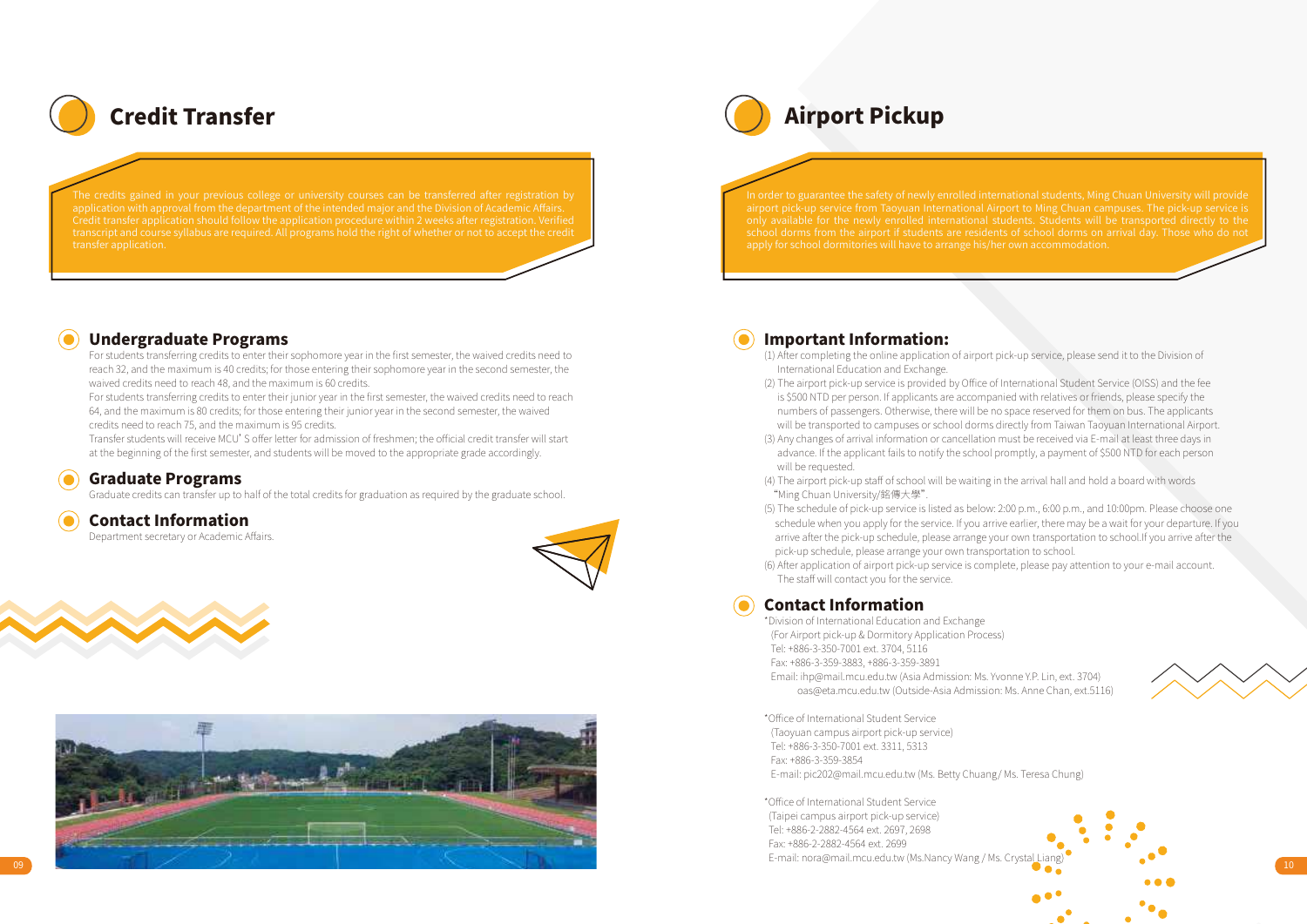

### Taoyuan

Female students can choose a 4-person room with a bathroom to live. Beds, desks, book shelves and closets are laundry rooms, common lounges, clothes drying rooms for residents on each floor.

\*Male students can choose a 4-person room (with bathroom) or a 6-peroson room (a bathroom outside). The facilities include beds, desks, book shelves, closets, air conditioners and internets. Common lounges and TVs & newspapers are provided on each floor.

### **Taipei**

### Curfew

In all dormitories, on- and off-campus, curfew will be implemented from 23:00pm to 6:00am of the next morning. Dormitory supervisor will call the roll at 23:00pm to maintain safety. Dormitories for couples or families are not available.

### Important Information

- 1.Students must sign an academic year contract. Residents who wish to move out from the dormitory must file a student report and refunds will be dealt in accordance with MOE regulations after the report is approved. Residents who have filed and received approval on applications for continuing tenancy, do not have to vacate their luggage and personal belongings during summer vacation.(The resident of Taoyuan dorms need to move to on-campus dorms during the winter and summer vocations.)
- 2.Students should prepare a bed quilt, pillow, and mattress on their own, or students may purchase a new set from the Deming Dormitory. Taipei dormitory will provide related information for residents' selection and purchase.
- 3.Cash deposit for keys is required when a resident checks in to the dorm. On-campus dorm is NTD1, 000 per person; off-campus dorm is NTD2, 000 per person.

4. Please indicate the campus, dorm, and recipient clearly if you need to send your luggage to the dorm by post. 5.Due to university regulations, for undergraduate students the duration of residency for on-campus and off-campus dorms is limited two academic years. For graduate students the duration of residency for on-campus and off-campus dorms is limited one academic year (Do not offer the stay in the second 11 academic year). 2. Students who live in downstructure and scheme their own housekeeping. 2. Students who live in downs are responsible for their own housekeeping.

# Dorm Fees

| Campus                   |                      | <b>Type of Room</b>                             | Fee/ Per year | <b>Remarks</b>                                                                                                                                                                                                                                                                                                                                                                                                                                                                                                                                                                                                                                                                                                                                                    |
|--------------------------|----------------------|-------------------------------------------------|---------------|-------------------------------------------------------------------------------------------------------------------------------------------------------------------------------------------------------------------------------------------------------------------------------------------------------------------------------------------------------------------------------------------------------------------------------------------------------------------------------------------------------------------------------------------------------------------------------------------------------------------------------------------------------------------------------------------------------------------------------------------------------------------|
|                          |                      | 4-person<br>Room                                | NT\$22,000    | 1. Dorms are located on-campus. The charges for Internet                                                                                                                                                                                                                                                                                                                                                                                                                                                                                                                                                                                                                                                                                                          |
| Taoyuan                  | Men                  | 6-person<br><b>Room</b><br>(shared<br>bathroom) | NT\$19,000    | connection and utilities are included, except for air conditioning,<br>which must be paid separately.<br>2. Rooms for winter and summer vacations are available for an<br>extra fee upon application. NT\$3,000 per month (6-person<br>room);NT\$3,600 per month (4-person room).<br>3.NT\$11,000 (4-person) or NT\$9,600 (6-person) per semester must                                                                                                                                                                                                                                                                                                                                                                                                            |
|                          | Women                | 4-person<br>Room                                | NT\$22,000    | be paid in advance.<br>4. The tenancy period is from the beginning of September to the<br>middle of January, middle of February to middle of June.                                                                                                                                                                                                                                                                                                                                                                                                                                                                                                                                                                                                                |
| Taoyuan<br>Deming        | Men<br>&<br>Women    | 3-person<br><b>Room</b>                         | NT\$32,000    | 1. Summer and winter vocations are included for personal<br>electricity is not included.<br>2. The tenancy period is from the end of August to the end of July.<br>3. The mini refrigerator is provided each room.<br>4. NT\$16,000 must be paid in advance every semester.<br>5. The dorm is located off-campus within 10-minute walking<br>distance to campus.<br>6. During summer and winter vacations, all students have to move<br>to the on-campus dorm.                                                                                                                                                                                                                                                                                                    |
| <b>Taipei</b><br>Ji Xian |                      | 3-person<br>Room                                | NT\$43,200    | 1.NT\$21,600 (3-person) or NT\$20,600 (4-person) or NT\$19,600 (5-person) per<br>semester must be paid in advance. The charges for utilities and Internet<br>connection are included except for personal.Electricity and gas fee, which<br>must be paid separately.<br>2. Rooms for winter and summer vacations are available for an extra fee upon<br>application. NT\$4,300 per month.<br>3. The mini refrigerator is provided each room.<br>4. The dormitory is located at No.173, 173-1, 175, 175-1 of Jixian Road, with                                                                                                                                                                                                                                      |
|                          | Men<br>$\&$<br>Women | 4-person<br>Room                                | NT\$41,200    | Jixian Road on the north and Sanxian Street (entrance and exit of parking<br>garage) on the south. The building is a reinforced concrete (RC) structure wit,<br>24 stories above ground and 3 below. This dormitory is not far from parks;<br>Carrefour, Starbucks and 7-11 are all nearby. There are bus stops at the Wuhua<br>Street intersection, Fenziwei and New Taipei Senior High School (Take bus No.<br>816 to the university gate or "Red 9" to MRT Jiantan Station.). St. Ignatius<br>High School MRT station is nearby and several Ubike stations are located on<br>Ruyi Street. These accommodations have convenient transportation and<br>quality living environment.<br>5.Each floor consists of 4 units, each of which has 3 rooms. Each room can |
|                          |                      | 5-person<br>Room                                | NT\$39,200    | accommodate 3-5 persons; thus each floor can accommodate 48 persons.<br>6.Men lived from 10-14th floor, Women lived from 15-24th floor.<br>7. If any cooking or smoking situation triggers the automatic fire sprinkler and<br>damages public property in the dormitory, students should pay for any losses<br>or damage to the property, then accept the disciplinary process in accordance<br>with the university's regulations.<br>8. The tenancy period is from the beginning of September to the middle of<br>January, middle of February to middle of June.                                                                                                                                                                                                 |



1. The actual fee is subject to tuition fees statement.

3. Ensuite rooms include bathrooms. Indication that it is a room with shared bathroom means the bathroom is located outside of the room. 4. 2- or 4- or 6-person Room means 2 or 4 or 6 people share a room and share the same bathroom.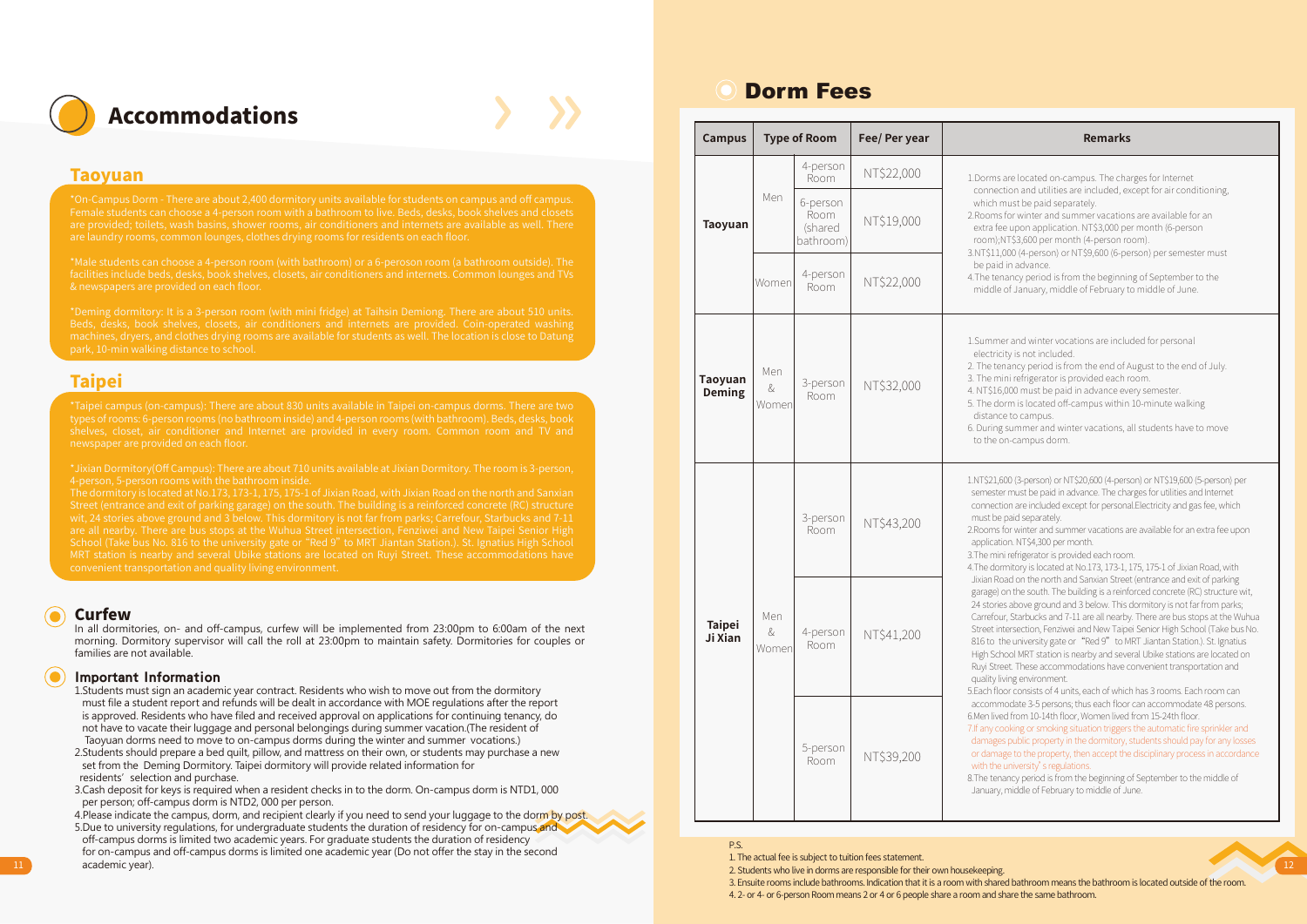Taipei Ji Xian

### Private Apartment or Studio

If a student prefers not to live in campus accommodations, private apartments and studios are available for rent near the MCU campuses. Students who want to rent a private apartment or studio will be assisted upon arrival. A one-bedroom apartment with bathroom costs about NT\$5,000-10,000 a month, not including utility payments. In general, an apartment is furnished with a bed, table and closet. Private apartments or studios usually require a one-year contract. Getting to campus, may require 15-30 minutes of walking from a neighboring area. Buses from Taoyuan campus to Taoyuan city and Taipei city are available from 8:00 to 22:00 (Bus schedules are subject to change.), for a modest fare.

You can visit the housing service website for early reference. \*Tsuel Ma Ma website: https://www.tmm.org.tw

### Housing Service Section of Student Affairs Division

MCU Student Affairs office also provides information and assistance for international students looking for private apartments upon arrival. Here is the Chinese website: http://housing.mcu.edu.tw/. On the left column, "縣市" select 01 option for Taipei city, and "地區" select 08 for Shilin district. "租屋格局" select the middle option "套房", and price range "套房租金(元/月)" is possibly between NT\$5,000 ~ 8,000. And, finally click on "搜尋" to start search.

### Contact Information

### Division of International Education and Exchange

(For Airport pick-up & Dormitory Application Process) Tel: +886-3-350-7001 ext. 3704, 5116 Fax: +886-3-359-3883, +886-3-359-3891 E-mail: ihp@mail.mcu.edu.tw (Asia Admission: Ms. Yvonne Y.P. Lin, ext. 3704) oas@eta.mcu.edu.tw (Outside-Asia Admission: Ms. Anne Chan, ext.5116)

### Dorm Supervisors

### **Taoyuan Campus Taipei Campus**

\*Men's On-Campus Dorm Tel: +886-3-349-7342 (Mr. Han) Add: 5 De Ming Rd., Gui-Shan, Taoyuan 333, Taiwan

\*Women's On-Campus Dorm II Tel: +886-3-347-7144 +886-3-349-7239 (Ms. Wang) Add: 5 De Ming Rd., Gui-Shan, Taoyuan 333, Taiwan

### \*Women's On-Campus Dorm III

Tel: +886-3-349-7354 International Dormitory Tel: +886-3-349-7264 +866-3-349-7264 (Ms. Yang) Add: 5 De Ming Rd., Cui Shan, Taoyuan 333, Taiwan

\*Taoyuan Deming Dorm Tel: +886-3-349-7049(Ms. Yang) ADD: No. 83 Lane 77 Deming Rd, Gui-Shan, Taoyuna 333, Taiwan

\*On-Campus Men's Dorm Tel: +886-2-2888-2616 (Mr. Yang) Add: 250 Zhong Shan N. Rd., Sec. 5, Taipei 111, Taiwan

\*Women's Dorm Tel: +886-2-2888-2608 (Ms. Chu) Add: 250 Zhong Shan N. Rd., Sec. 5, Taipei 111, Taiwan

\*Taipei Jixian Dormitory (For Men and Woman) Tel:+886-2-2857-3262 (Ms. Wang) Tel:+886-2-2857-3261 (Ms. Chung) Tel:+886-2-2857-3260 (Mr. Zhong) Address:No. 175, Jixian Rd., Sanchong Dist., New Taipei City 241, Taiwan

### Taoyuan Deming

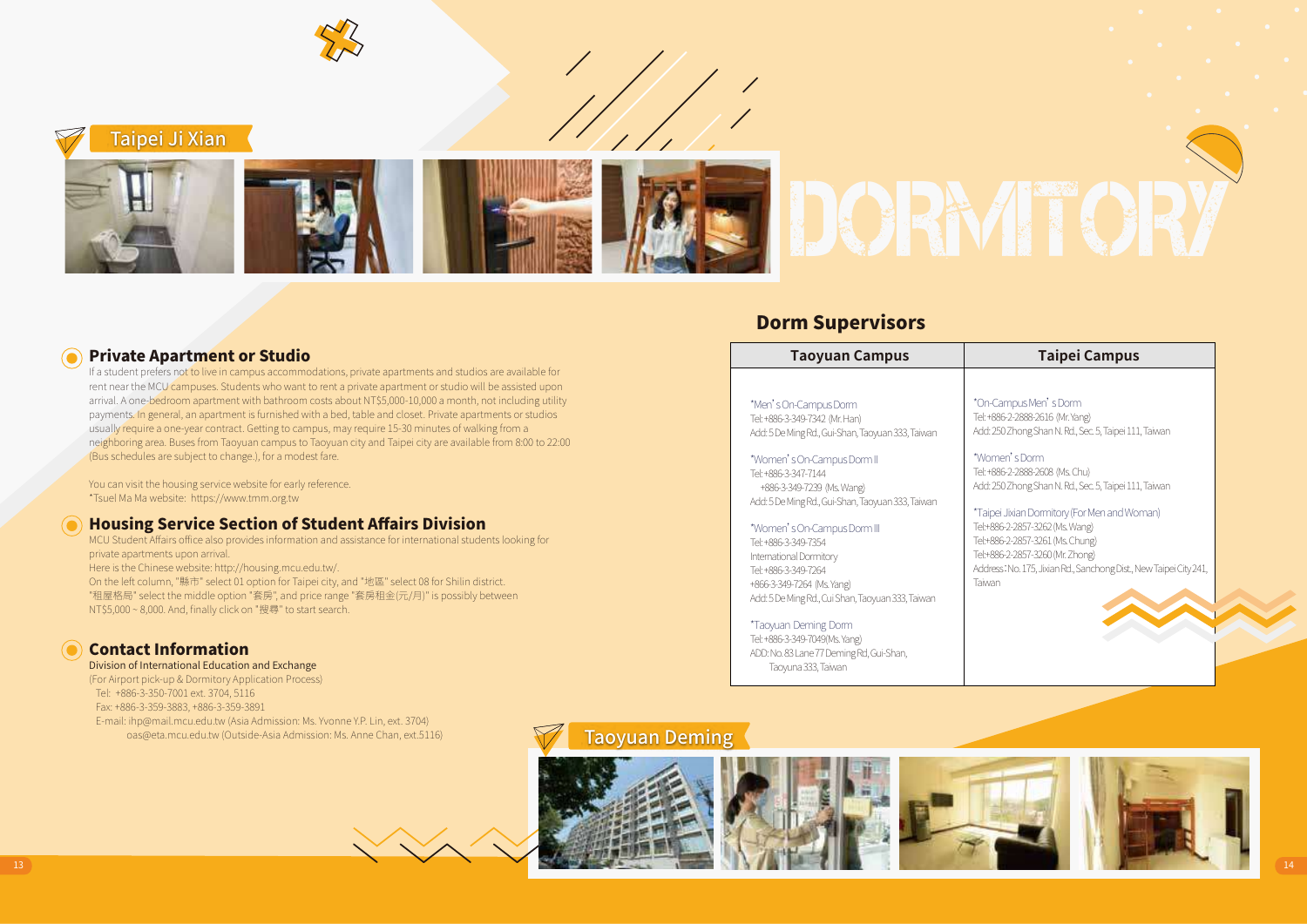

- 1. Students who have been admitted to live in the dormitories must stay for a complete school year; move-out in the middle of the term is not permitted. Exceptions will only be made because of special circumstances (infectious diseases, parents move to the country or city where the school is located, withdrawing from university, graduating from university).
- 2. From 11 p.m. to 6 a.m., students should not leave the building without the permission of the Dormitory Supervisor or On-Duty Military Officer.
- 3. Every night at 11 p.m., each student must be present in his or her own dormitory room for attendance record. If a student is absent and has not signed out, the university will notify the parents or the guardians of the student. If a student fails to check-in three times, he or she will be dealt in accordance with university regulations. All students need to respect and help each other and comply with dormitory rules. Residents who wish to stay
- 4. overnight off-campus are required to sign out before 10 p.m. in accordance with the regulation. Students should take good care of their personal belongings because the school is not responsible for
- 5. students' losses. For safety reasons, students who do not live in the dormitory are prohibited from entering the building. Especially, students are prohibited from entering dormitories of the opposite gender. Male students are strictly prohibited from entering female students'dormitories and vice-versa.
- 6. Students should work together to keep the dormitory clean by doing trash recycling procedure, separate the trash and dispose properly. Students should not litter in the room, hall, courtyard, and other public areas.
- 7. Students are responsible for the facilities and they will be fined if the facilities mentioned above are damaged.
- 8. No hangings. Paintings and posters are not permitted on the walls or on the closet doors. Students are also not permitted to use adhesive tape or write on the walls of the dormitory. Please keep the wall and closet clean; rooms must stay in their original form when students check out.
- 9. Students have no right to sublet the room or mortgage the room.
- 10. No cooking, drinking, gambling, quarrelling, fighting and no pets are allowed in the dormitory. Behavior that endangers faculty, staff and students will not be permitted.
- 11. Smoking is strictly prohibited in the dormitory. Please do not make loud noises and keep your voice down to respect others.
- 12. Television is available from 8:00am-11:00pm; visitors should not go beyond the Student Dormitory common room, leave before 10:00pm and are not allowed to stay overnight in the dormitory.
- 13. Students will be punished according to the dormitory policy if they break the rules. Besides the regulations above, students must also comply with the university regulations.
- 14. Residents may use the air conditioner in their rooms after they have purchased the prepaid card.
- 15. Foreign students, Overseas Chinese Students and Overseas Chinese Vocational Training students have priority for continuing residency (no more than 2 years) in university student housing, on condition of completing at least 16 hours of housing volunteer service every semester. However, any residents who have violated dormitory regulations more than three times in a semester are not allowed to reapply for residency. Continuing residency must be approved by the University.

DIN MITOUT



# **MING CHUAN OFF-CAMPUS STUDENT DORMITORY POLICIES**



- 1. Students who have been admitted to live in the dormitories must stay for a complete school year; move-out in the middle of the term is not permitted. Exceptions will only be made because of special circumstances (infectious diseases, parents move to the country or city where the school is located, withdrawing from university, graduating from university).
- 2. From 11 p.m. to 6 a.m., students should not leave the building without the permission of the Dormitory Supervisor or On-Duty Military Officer.
- 3. Every night at 11 p.m., each student must be present in his or her own dormitory room for attendance record. If a student is absent and has not signed out, the university will notify the parents or the guardians of the student. If a student fails to check-in three times, he or she will be dealt in accordance with university regulations.
- 4. All students need to respect and help each other and comply with dormitory rules. Residents who wish to stay overnight off-campus are required to sign out before 10 p.m. in accordance with the regulation.
- 5. Students should take good care of their personal belongings because the school is not responsible for students'losses. For safety reasons, students who do not live in the dormitory are prohibited from entering the building. Especially, students are prohibited from entering dormitories of the opposite gender. Male students are strictly prohibited from entering female students'dormitories and vice-versa.
- 6. Students should work together to keep the dormitory clean by doing trash recycling procedure, separate the trash and dispose properly. Students should not litter in the room, hall, courtyard, and other public areas.
- 7. Students are responsible for the facilities and they will be fined if the facilities mentioned above are damaged.
- 8. No hangings. Paintings and posters are not permitted on the walls or on the closet doors. Students are also not permitted to use adhesive tape or write on the walls of the dormitory. Please keep the wall and closet clean; rooms must stay in their original form when students check out.
- 9. Students have no right to sublet the room or mortgage the room.
- 10. No cooking, drinking, gambling, quarrelling, fighting and no pets are allowed in the dormitory. Behavior that endangers faculty, staff and students will not be permitted.
- 11. Smoking is strictly prohibited in the dormitory. Please do not make loud noises and keep your voice down to respect others.
- 12. Television is available from 8:00am-11:00pm; visitors should not go beyond the Student Dormitory1st floor common room, leave before 11:00pm and are not allowed to stay overnight in the dormitory.
- 13. Residents are required to pay utilities on time. (Taipei Shui-Yuan Dormitory & Taoyuan Deming Dormitory)

POLICIES I

- 14. Students will be punished according to the dormitory policy if they break the rules. Besides the regulations above, students must also comply with the university regulations.
- 15. Foreign students, Overseas Chinese Students and Overseas Chinese Vocational Training students have priority for continuing residency (no more than 2 years) in university student housing, on condition of completing at least 16 hours of housing volunteer service every semester. However, any residents who have violated dormitory regulations more than three times in a semester are not allowed to reapply for residency. Continuing residency must be approved by the University.

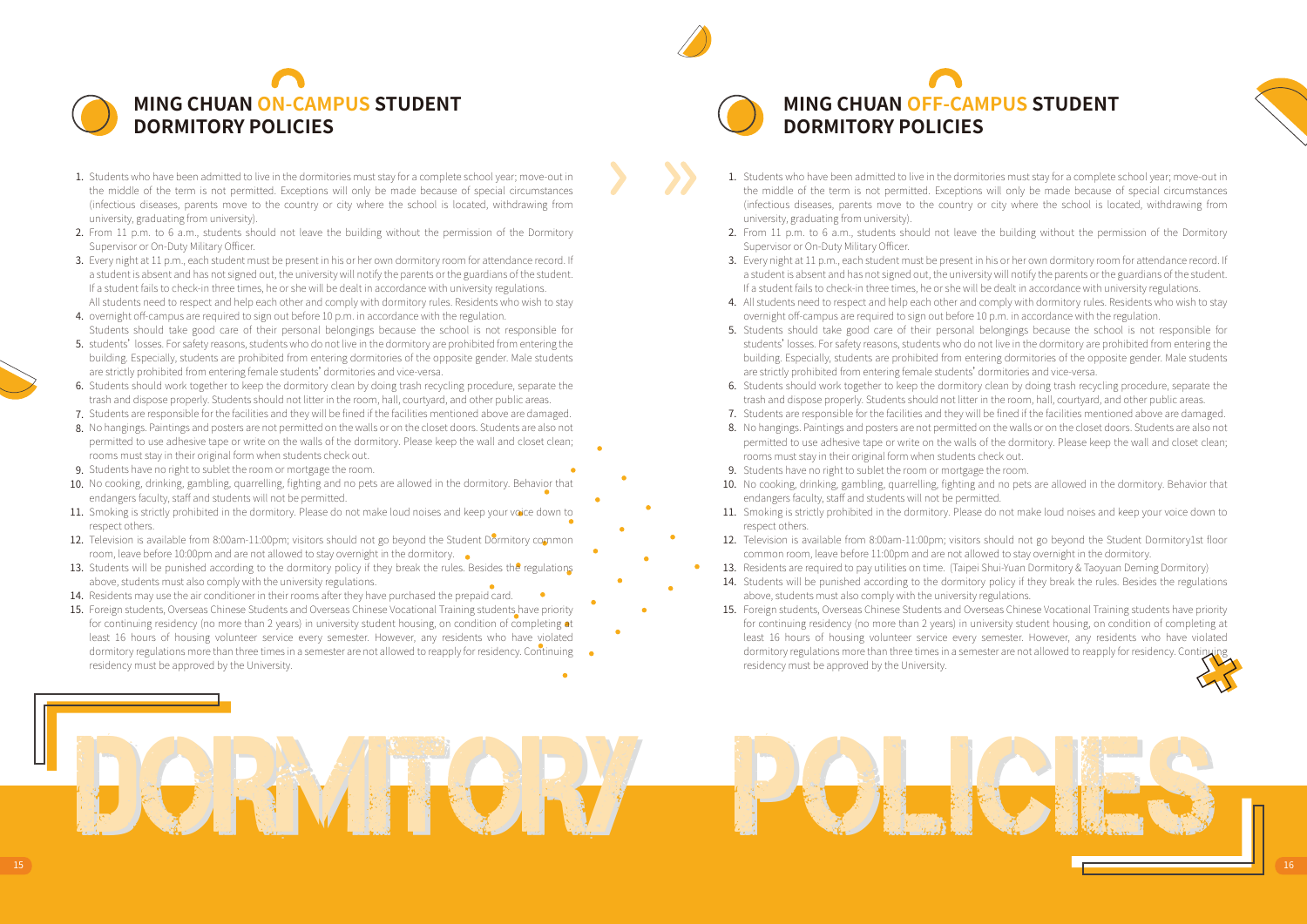

# Tuition, Tuition Waiver and NHI Insurance of the First Semeser Per Student

# \*大學部課程

| School/College           | Campus  | Programs                                      | Chinese-<br>taught | English-<br>taught | Tuition and<br>Fees | <b>NHI</b> | Total  |  |
|--------------------------|---------|-----------------------------------------------|--------------------|--------------------|---------------------|------------|--------|--|
|                          | Taipei  | <b>International Business</b>                 | V                  |                    |                     |            |        |  |
|                          | Taipei  | <b>Business Administration</b>                | V                  |                    |                     |            |        |  |
| Management               | Taipei  | Finance                                       | V                  |                    | 48,200              | 4,956      | 53,156 |  |
|                          | Taipei  | Accounting                                    | V                  |                    |                     |            |        |  |
|                          | Taipei  | Risk Management & Insurance                   | V                  |                    |                     |            |        |  |
|                          | Taipei  | Radio and TV                                  | $\vee$             |                    |                     |            |        |  |
| Communication            | Taipei  | Journalism                                    | V                  |                    |                     |            | 60,338 |  |
|                          | Taipei  | ADV and Strategic Marketing                   | V                  |                    | 55,382<br>4,956     |            |        |  |
|                          | Taipei  | New Media and Communication Administration    | $\vee$             |                    |                     |            |        |  |
| Law                      | Taipei  | Law                                           | $\vee$             |                    | 47,287              | 4,956      | 52,243 |  |
|                          | Taipei  | Financial Law                                 | $\vee$             |                    |                     |            |        |  |
|                          | Taoyuan | Tourism                                       | V                  |                    |                     |            |        |  |
| Tourism                  | Taoyuan | Leisure and Recreation Management             | V                  |                    | 48,200              | 4,956      | 53,156 |  |
|                          | Taoyuan | <b>Hospitality Management</b>                 | V                  |                    |                     |            |        |  |
|                          | Taoyuan | Commercial Design                             | $\vee$             |                    |                     |            |        |  |
|                          | Taoyuan | Product Design                                | $\vee$             |                    |                     |            |        |  |
| Design                   | Taoyuan | Digital Media Design                          | V                  |                    | 55,382              | 4,956      | 60,338 |  |
|                          | Taoyuan | Architecture                                  | V                  |                    |                     |            |        |  |
|                          | Taoyuan | Urban Planning & Disaster Management          | V                  |                    |                     |            |        |  |
|                          | Taoyuan | Computer and Communication Engineering        | V                  |                    |                     |            |        |  |
| Information              | Taoyuan | Information and Telecommunication Engineering | V                  |                    |                     |            |        |  |
| Technology               | Taoyuan | Information Management                        | $\vee$             |                    | 55,382              | 4,956      | 60,338 |  |
|                          | Taoyuan | Computer Science and Information Engineering  | V                  |                    |                     |            |        |  |
|                          | Taoyuan | Electronic Engineering                        | V                  |                    |                     |            |        |  |
|                          | Taoyuan | Biotechnology                                 | $\vee$             |                    |                     |            |        |  |
| <b>Health Technology</b> | Taoyuan | Healthcare Information and Management         | $\vee$             |                    | 55,382              | 4,956      | 60,338 |  |
|                          | Taoyuan | <b>Biomedical Engineering</b>                 | V                  |                    |                     |            |        |  |
|                          | Taoyuan | Applied Chinese                               | V                  |                    |                     |            |        |  |
| <b>Education and</b>     | Taoyuan | Applied English                               | V                  | V                  | 47,287              | 4,956      | 52,243 |  |
| <b>Applied Languages</b> | Taoyuan | Applied Japanese                              | V                  |                    |                     |            |        |  |
|                          | Taoyuan | Teaching Chinese as a Second Language         | $\vee$             |                    |                     |            |        |  |

| <b>Social Sciences</b> | Taoyuan | Counseling and Industrial Organizational<br>Psychology | $\vee$ |        | 47.287 | 4,956 | 52,243 |  |
|------------------------|---------|--------------------------------------------------------|--------|--------|--------|-------|--------|--|
|                        | Taoyuan | Public Affairs                                         | $\vee$ |        |        |       |        |  |
|                        | Taoyuan | Criminal Justice                                       | $\vee$ |        | 48.200 | 4,956 | 53,156 |  |
| Financial              | Taoyuan | Applied Statistics and Information Science             | $\vee$ |        |        |       |        |  |
| Technology             | Taoyuan | Economics and Finance                                  | $\vee$ |        | 48,200 | 4,956 | 53,156 |  |
|                        | Taoyuan | Financial Technology Applications                      | $\vee$ |        |        |       |        |  |
|                        | Taipei  | International Business and Trade Program               |        | $\vee$ | 48.200 | 4,956 | 53,156 |  |
|                        | Taipei  | Fashion & Innovation Management Program                |        | $\vee$ |        |       |        |  |
| International          | Taipei  | Journalism and Mass Communication Program              |        | $\vee$ | 55,382 | 4,956 | 60,338 |  |
|                        | Taoyuan | Travel and Tourism Program                             |        | $\vee$ | 48.200 | 4,956 | 53,156 |  |
|                        | Taoyuan | International Affairs & Diplomacy Program              |        | $\vee$ |        |       |        |  |
|                        | Taoyuan | Information Technology Management Program              |        | $\vee$ | 55,382 | 4,956 | 60,338 |  |

### 0 Remarks:

1. The actual amount of tuition and fees is subject to tuition fees statement.

2. USD\$:NT\$=1:28.1 (Exchange rate as of 2021/07, subject to change)

3. Tuition and fees include: tuition, APCU fund, language lab fee, computer lab fee and student insurance.

4. Meals, transportation, books, dorm fee and other living expenses are not included in the above estimation.

5. Tuition waiver is not available for Taiwan scholarship students.

### (National Health Insurance fee is subject to change according to governmental policy)

| _______________          |                                               |              | 47,287 | 4,956 | 52,243 |                                                                                                          |
|--------------------------|-----------------------------------------------|--------------|--------|-------|--------|----------------------------------------------------------------------------------------------------------|
| <b>Applied Languages</b> | Taoyuan   Applied Japanese                    |              |        |       |        | Unit: NT Dollars<br>Estimated expenses per semester                                                      |
|                          | Taoyuan Teaching Chinese as a Second Language | $\mathbf{A}$ |        |       |        | NT\$8,000~12,000 / Per semester<br>Book:                                                                 |
|                          |                                               |              |        |       |        | NT\$4,956 / Per semester                                                                                 |
|                          |                                               |              |        |       |        | NT\$9,600~16,000 / school dorm per semester<br>Housing<br>NT\$36,000~48,000 / private studio, six months |
|                          |                                               |              |        |       |        | NT\$36,000 / Six months<br>Food                                                                          |
|                          |                                               |              |        |       |        | Tuition and fees NT\$29,000-56,000 / Per semester                                                        |
|                          |                                               |              |        |       |        | Fee of student<br>NT\$5,000 / 4 years<br>association                                                     |
|                          |                                               |              |        |       |        | NT\$90,000~160,000 / Per semester<br>Total                                                               |
|                          |                                               |              |        |       |        |                                                                                                          |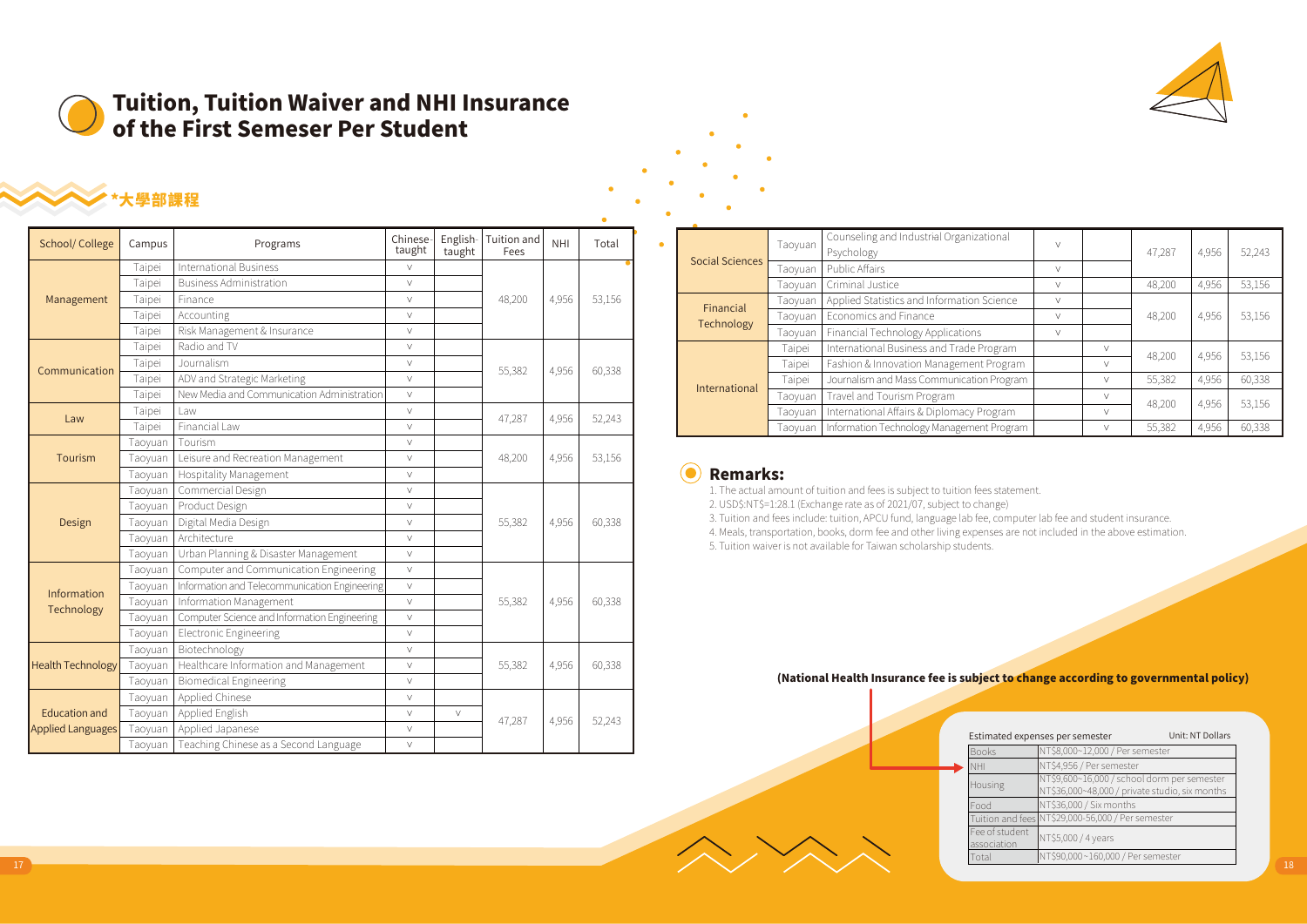

# Tuition and NHI Insurance of the First Semeser Per Student



# \*研究所課程

| School/College           | Campus  | Programs                                        | Chinese-<br>taught        | taught | English-Tuition and<br>Fees | <b>NHI</b> | Total  |                                                                                                                                    |
|--------------------------|---------|-------------------------------------------------|---------------------------|--------|-----------------------------|------------|--------|------------------------------------------------------------------------------------------------------------------------------------|
|                          | Taipei  | Finance                                         | $\vee$                    |        |                             |            |        | <b>Remarks:</b>                                                                                                                    |
|                          | Taipei  | <b>International Business</b>                   | $\vee$                    | $\vee$ |                             |            |        | 1. The actual amount of tuition and fees is subject to tuition fees statement.                                                     |
| Management               | Taipei  | <b>Business Administration</b>                  | $\vee$                    | $\vee$ | 46,201                      | 4,956      | 52,406 | $\bullet$<br>2. USD\$:NT\$=1:28.1 (Exchange rate as of 2021/07, subject to change).                                                |
|                          | Taipei  | Accounting                                      | $\vee$                    |        |                             |            |        | 3. Tuition and fees include: tuition, APCU fund, comupter lab fee and student insurance.                                           |
|                          | Taipei  | Risk Management & Insurance                     | $\vee$                    |        |                             |            |        | $\bullet_\bullet$<br>4. Meals, transportation, books, dorm fee and other living expenses are not included in the above estimation. |
| Communication            | Taipei  | New Media and Communications Administration     | $\bullet \bullet \bullet$ |        |                             |            |        |                                                                                                                                    |
|                          | Taipei  | l aw                                            |                           |        |                             |            |        |                                                                                                                                    |
| Law                      | Taipei  | Financial Law                                   | $\vee$                    |        | 45,288                      | 4,956      | 51,493 | $\bullet$ $\bullet$                                                                                                                |
| International            | Taipei  | Master Program in International Affairs         |                           | $\vee$ | 46,201                      | 4,956      | 52,406 | $\bullet$                                                                                                                          |
| Tourism                  | Taoyuan | Tourism                                         | $\vee$                    |        | 46,201                      | 4,956      | 52,406 |                                                                                                                                    |
|                          |         | Master's Program of Creative Design and         | $\vee$                    |        |                             |            |        |                                                                                                                                    |
|                          | Taovuan | Research inDepartment of Commercial Design      |                           |        |                             |            |        |                                                                                                                                    |
|                          |         | Master's Program in Design Innovation and       | $\vee$                    |        |                             |            |        | (National Health Insurance fee is subject to change according to governmental policy)                                              |
| Design                   | Taoyuan | Management in Department of Product Design      |                           |        | 53,383                      | 4.956      | 59,588 |                                                                                                                                    |
|                          | Taoyuan | Architecture                                    | $\vee$                    |        |                             |            |        |                                                                                                                                    |
|                          | Taoyuan | Digital Media Design                            | $\vee$                    |        |                             |            |        |                                                                                                                                    |
|                          | Taovuan | Urban Planning and Disaster Management          | $\vee$                    |        |                             |            |        | Estimated expenses per semester<br>Unit: NT Dollars                                                                                |
|                          | Taovuan | Computer Science and Information Engineering    | $\vee$                    |        |                             |            |        | NT\$8,000~12,000 / Per semester<br><b>Books</b><br>NT\$4,956 / Per semester                                                        |
|                          | Taoyuan | Computer and Communication Engineering          | $\vee$                    |        |                             |            |        | <b>HV</b><br>NT\$9,600~16,000 /school dorm per semester                                                                            |
| Information              | Taoyuan | Information Management                          | $\vee$                    |        | 53,383                      | 4,956      | 59,588 | Housing<br>NT\$36,000~48,000 / private studio, six months                                                                          |
| Technology               | Taoyuan | <b>Electronic Engineering</b>                   | $\vee$                    |        |                             |            |        | NT\$36,000 / Six months<br>Food                                                                                                    |
|                          |         | Information and Telecommunications              | $\vee$                    |        |                             |            |        | NT\$48,000~56,000 / Per semester<br>Tuition and fees                                                                               |
|                          | Taoyuan | Engineering                                     |                           |        |                             |            |        | NT\$104,000~160,000/ Per semester<br>Total                                                                                         |
| <b>Health Technology</b> | Taoyuan | Biotechnology                                   | $\vee$                    |        | 53,383                      | 4,956      | 59,588 |                                                                                                                                    |
|                          |         | Taoyuan   Healthcare Information and Management | $\vee$                    |        |                             |            |        |                                                                                                                                    |
|                          | Taoyuan | Graduate School of Education                    | $\vee$                    |        | 45,288                      | 4,956      | 51,493 |                                                                                                                                    |
| <b>Education and</b>     |         | Taoyuan   Applied Chinese                       | $\vee$                    |        |                             |            |        |                                                                                                                                    |
| <b>Applied Languages</b> |         | Taoyuan   Applied English                       |                           | $\vee$ | 45,288                      | 4,956      | 51,493 |                                                                                                                                    |
|                          |         | Taoyuan   Applied Japanese                      | $\vee$                    |        |                             |            |        |                                                                                                                                    |
|                          | Taovuan | Counseling and Industrial -Organizational       | $\vee$                    |        |                             |            |        |                                                                                                                                    |
| Social Sciences          |         | Psychology                                      |                           |        | 45,288                      | 4,956      | 51,493 |                                                                                                                                    |
|                          | Taoyuan | Public Affairs                                  | $\vee$                    |        |                             |            |        |                                                                                                                                    |
| Financial                | Taoyuan | Applied Statistics & Information Science        | $\vee$                    |        |                             |            |        |                                                                                                                                    |
|                          | Taoyuan | Economics and Finance                           | $\vee$                    |        | 46,201                      | 4.956      | 52,406 |                                                                                                                                    |
| Technology               | Taipei  | Financial Technology Application                | $\vee$                    |        |                             |            |        |                                                                                                                                    |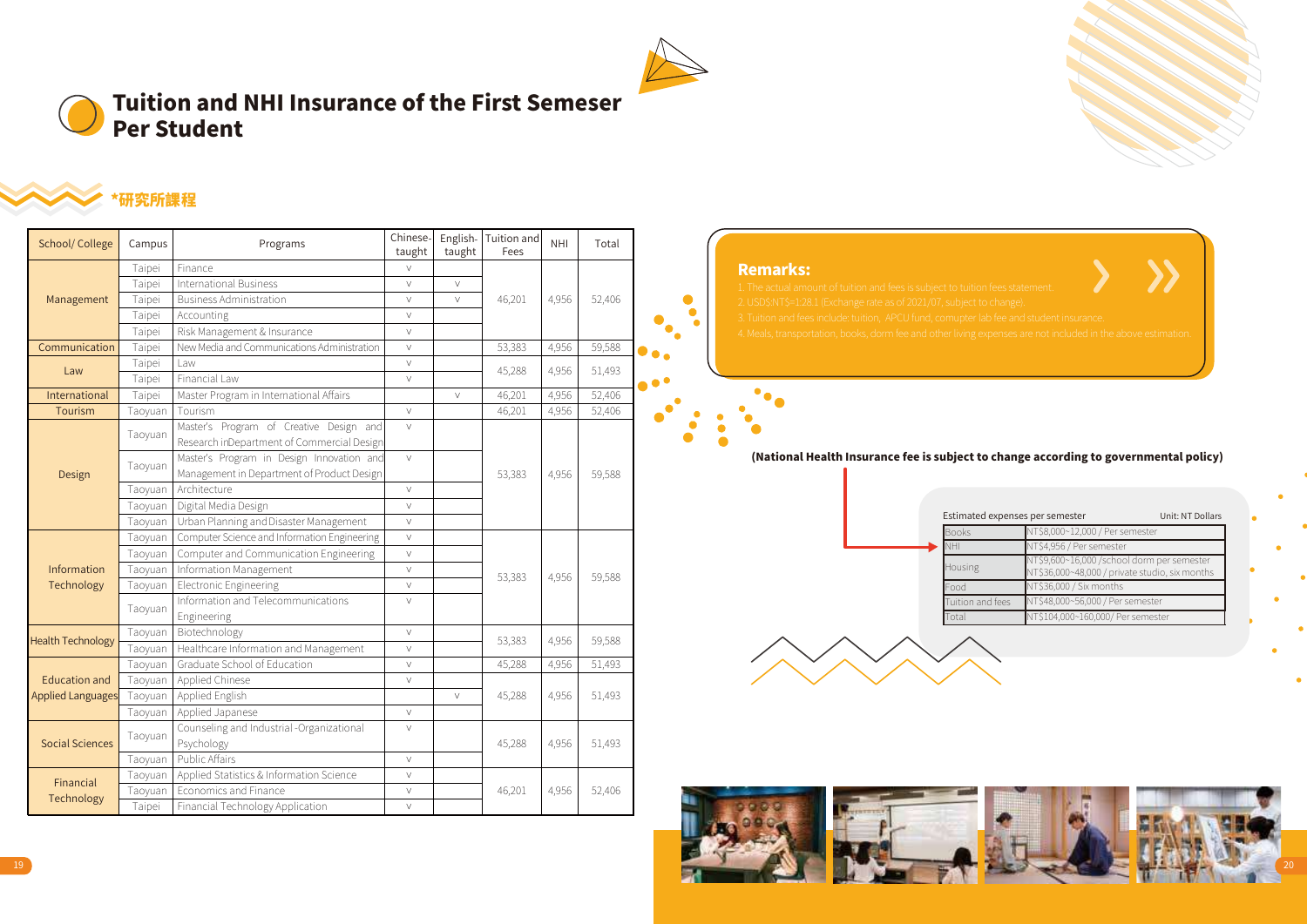

# Visa and Alien Resident Certificate (ARC) Information

### Resident Visas for Foreign Students Requirements and Description

- 1. Passport and one photocopy of the passport:The passport must be valid for at least 6 months and there are blank pages left in it. One photocopy of the passport bio-page including the holder's picture is required. 2.Application form:Go to website: https://visawebapp.boca.gov.tw/ . Fill out the application form online and print it out. Make sure the application form shows a bar code on it. Sign the application form.
- 3. Two color passport-size photos:Paste on the application form two color passport-size photos with a white background taken within 6 months.
- 4. Ming Chuan University's acceptance letter.
- 5. Highest education diploma and transcripts: Foreign diplomas and transcripts must be authenticated by an R.O.C. (Taiwan) overseas mission. For diplomas and transcripts in languages other than Chinese or English, a Chinese- or English-translation version is also required. The original-language diploma, transcript, and accompanying Chinese- or English-translation must be authenticated by an R.O.C. (Taiwan) overseas mission.
- 6. Original and one photocopy of proof of financial support:Proof of financial support from other countries must be authenticated by an R.O.C. (Taiwan) overseas mission.
- 7. Original and one photocopy of health certificate:
- (1) The health certificate should be issued within 3 months by one of the local hospitals designated by the Centers for Disease Control of Ministry of Health and Welfare of the R.O.C. (Taiwan) or a foreign hospital. Health certificates issued by foreign hospitals must be authenticated by an R.O.C. (Taiwan) overseas mission.
- (2) Visit the website of the Centers for Disease Control at http://www.cdc.gov.tw/english/index.aspx for health checkup items and the list of designated local hospitals.



※The ROC overseas missions may arrange an interview with the applicant or request other supplementary documents.



You will receive a visa similar to the above image. Please make sure Remarks (No. 6) is FS followed by the University' s name. FS means you' re a Foreign Student.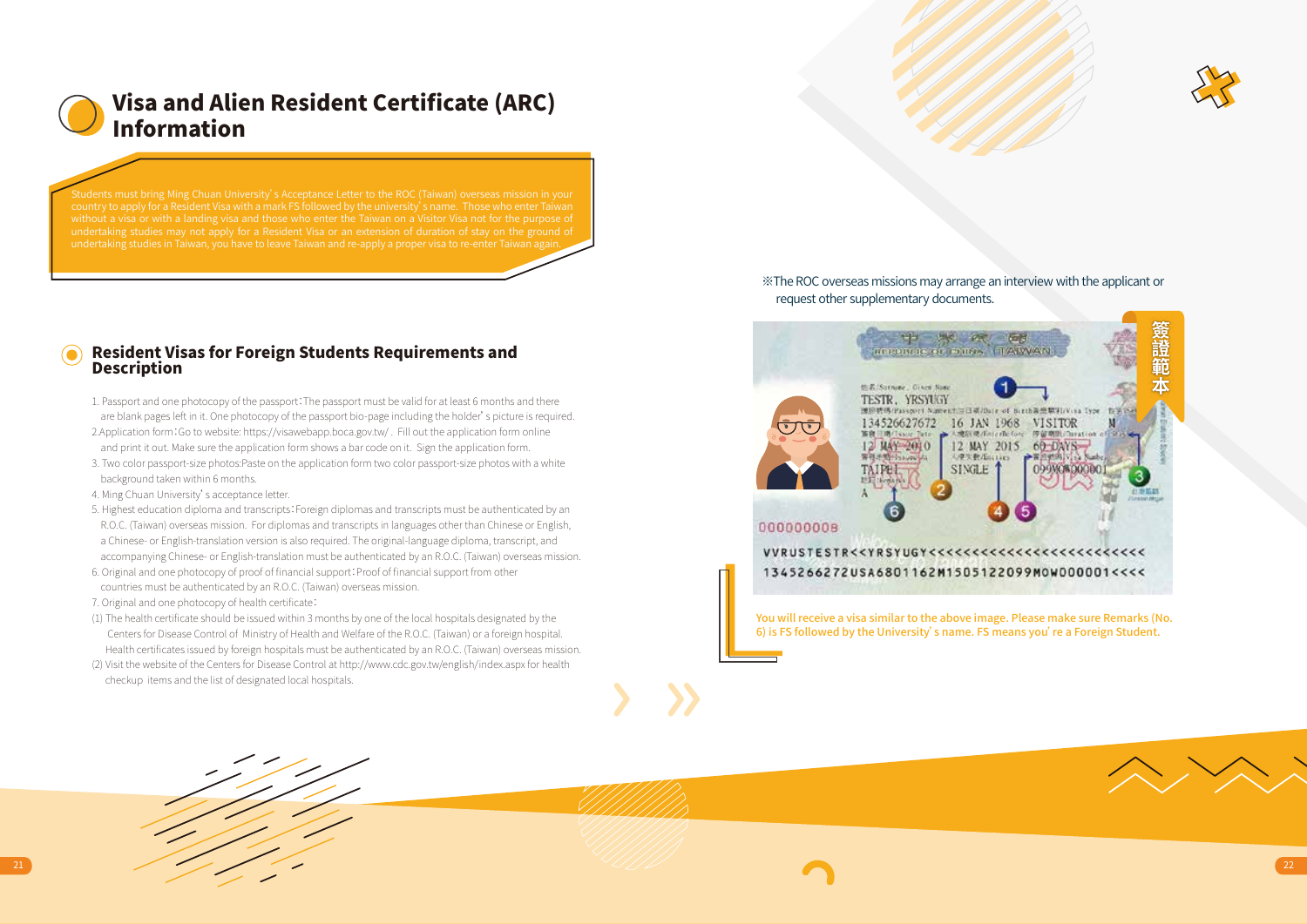### THERE ARE TWO TYPES OF VISAS: VISITOR VISA and RESIDENT VISA.



serve as your identification card with legally status in Taiwan.

### If entering Taiwan on a Visitor Visa with the mark FS:

If entering Taiwan on a Visitor Visa with the mark FS issued by an ROC overseas mission, within visa valid date, you may submit the following required documents to change your Visitor Visa into a Resident Visa at the Bureau of Consular Affairs.

### Resident Visas for foreign students requirements and description

 1. Passport and one photocopy of the passport:The passport must be valid for at least 6 months and there are blank pages left in it. One photocopy of the passport bio-page including the holder's picture is required.

- 2. Application form:Go to website: https://visawebapp.boca.gov.tw/ . Fill out the application form online and print it out. Make sure the application form shows a bar code on it. Sign the application form.
- 3. Two color passport-size photos:Paste on the application form two color passport-size photos with a white background taken within 6 months.
- 4. Ming Chuan University's acceptance letter.
- 5. Ming Chuan University's student Identification card and one photocopy of the student Identification card.
- 6. Highest education diploma and transcripts:Foreign diplomas and transcripts must be authenticated by an R.O.C. (Taiwan) overseas mission. For diplomas and transcripts in languages other than Chinese or English, a Chinese- or English-translation version is also required. The original-language diploma, transcript, and accompanying Chinese- or English-translation must be authenticated by an R.O.C. (Taiwan) overseas
- 7. Original and one photocopy of proof of financial support:Proof of financial support from other countries mission.
- must be authenticated by an R.O.C. (Taiwan) overseas mission.
- 8. Original and one photocopy of health certificate:
- (1) The health certificate should be issued within 3 months by one of the local hospitals designated by the Centers for Disease Control of Ministry of Health and Welfare of the R.O.C. (Taiwan) or a foreign hospital. Health certificates issued by foreign hospitals must be authenticated by an R.O.C. (Taiwan) overseas mission.
- (2) Visit the website of the Centers for Disease Control at http://www.cdc.gov.tw/english/index.aspx for health checkup items and the list of designated local hospitals.

If entering Taiwan on a Resident Visa with the mark FS (or those who have obtained a resident visa in Taiwan after a change of visa):



### Documents to apply for an Alien Resident Certificate (ARC) and multi re-entry permit:

- 1. Completed application form
- 2. Passport valid for at least 6 months (original and one photocopy)
- 3. One 4.5 by 3.5 inch head & shoulder photo in color with a white background (taken within the last six months)
- 4. Original Student ID and one photocopy
- 5. Enrollment Certificate
- 6. Residence Certificate in Taiwan (Housing contract in Taiwan)
- 7. Application fee: NT\$1,000 (ARC needs to be extended each year.)
- 8. Other supporting documents may also be requested by the office of National Immigration Agency, Ministry of Interior. For example, official proofs/documents for MOFA scholarship holders or ICDF scholarship recipients.



 $\bullet$ Contact Information

23 23 23 1 1 1 1 2 24 25 26 27 28 27 28 27 28 27 28 27 28 27 28 27 28 27 28 27 28 27 28 27 28 27 28 27 28 27 28 27 28 27 28 27 28 27 28 27 28 27 28 27 28 27 28 27 28 27 28 27 28 27 28 27 28 27 28 27 28 27 28 27 28 27 28 27 with the applicant or request other supplementary documents.

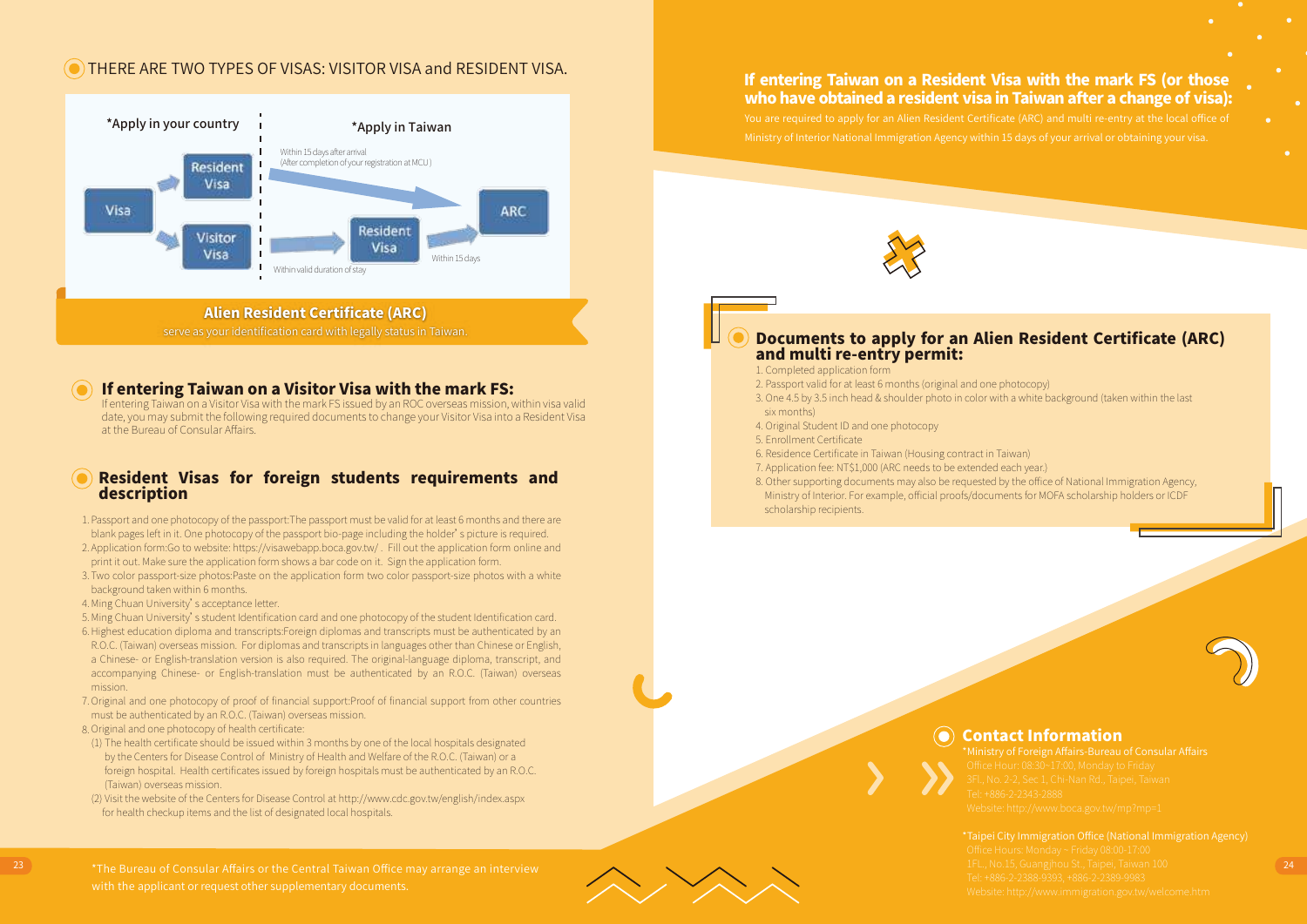### \*Taoyuan City Immigration Office

 Office Hours: Monday ~ Friday 08:00-17:00 1FL., No. 106, Sianfu., Dist., Taoyuan City, Taiwan, 330 Tel: +886-3-331-4830, +886-3-331-0409, +886-3-331-1098, +886-3-331-8243 Website: http://www.immigration.gov.tw/welcome.htm

### \*Ming Chuan University

 Office of International Student Service, OISS (Taipei Campus) Office Hours: Monday ~ Friday 08:15-17:00 Tel: +886-2-2882-4564 ext. 2697, 2698 Fax: +886-2-2882-4564 ext. 2699 E-mail: nora@mail.mcu.edu.tw (Ms. Nancy Wang)

### \*Office of International Student Service, OISS (Taoyuan Campus)

 Office Hours: Monday ~ Friday 08:20-16:40 Tel: +886-3-350-7001 ext. 3311,5313 Fax: +886-3-359-3854 E-mail: oiss@mail.mcu.edu.tw (Ms. Betty Chuang)

# National Health Insurance (NHI) Program

Those who are unable to present an authenticated insurance statement at registration, must purchase local lead<br>health insurance as regulated by the Ministry of Education of this country to cover the first six months of

Rights and Responsibilities for International Students (Foreigners) Joining the National Health Insurance (NHI) Program of the R.O.C.

### A. NHI Enrollment & Withdrawal :

Since July 17, 1999, foreigners with an Alien Resident Certificate (ARC) who have resided in Taiwan for more than 6 months are required to enroll in the National Health Insurance (NHI) program instantly. Foreigners, who have lost their residence status because they no longer hold a valid ARC or because they are not returning to Taiwan, will also lose their right to participate in the NHI program. They must withdraw their subscription to the NHI program through their group insurance applicant (their employer or local administration office), return their NHI card to their applicant and pay any premiums due in full before leaving Taiwan. While traveling overseas for a short period of time, either on business or vacation, and then returning to Taiwan with a valid ARC, foreigners must remain enrolled in the NHI program.

### B. Insurance Premium Payment :

Newly admitted students, and transfer students with an ARC, who have resided in Taiwan for more than 6 months must enroll in the NHI program. During the six months, students can leave Taiwan once for less than 30 days. The number of days that students are not in Taiwan won't count in the continuous residence. Students will have to pay the insurance premium at the time of registration each semester.

The current insurance premium is NT\$826 per month / NT\$4,956 per semester. (Insurance Premium Payment is subject to change)

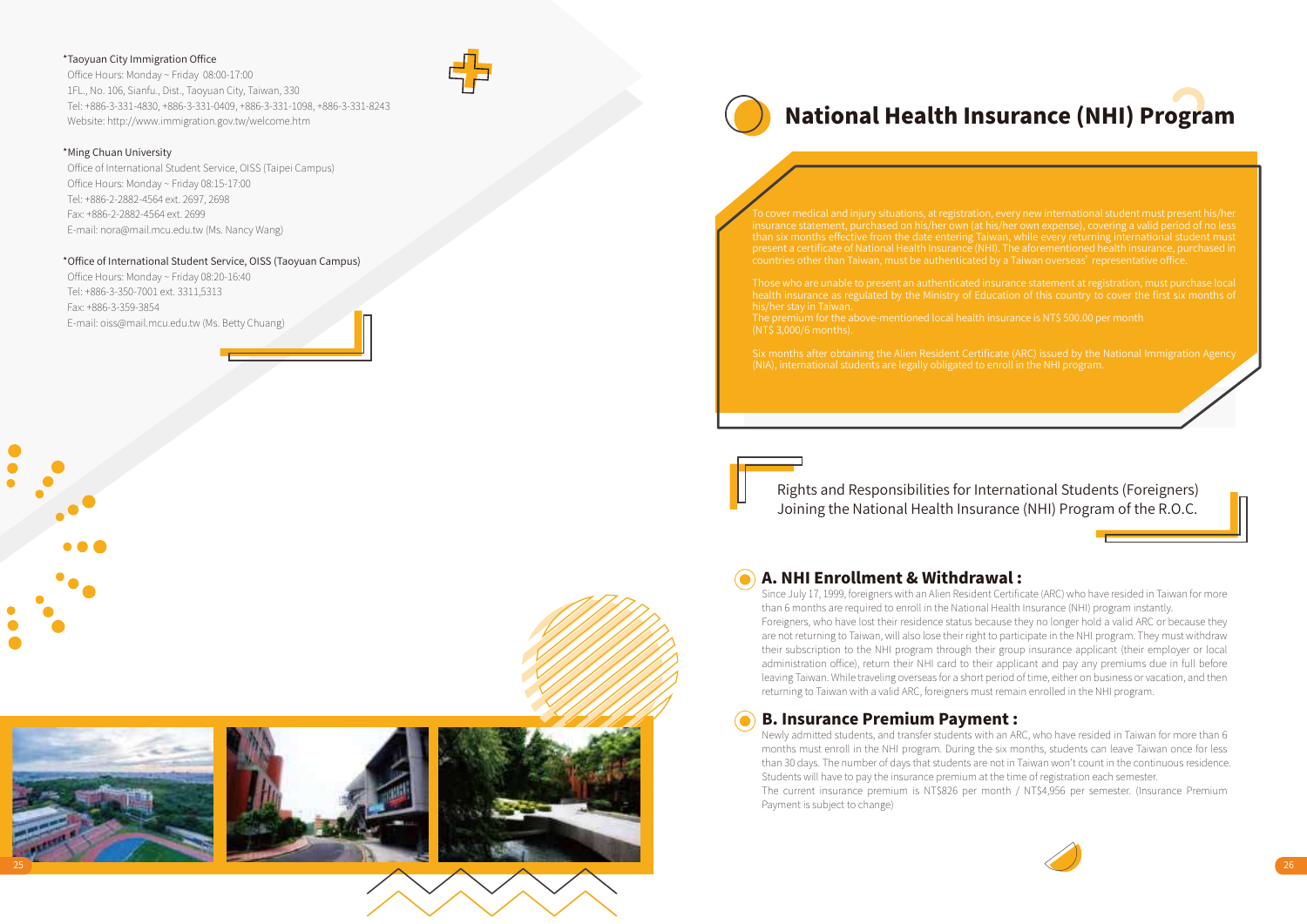

### C. NHI Medical Services :

In cases of illness, injury, and childbirth, the beneficiaries can receive medical services; including medication, outpatient and inpatient services from NHI contracted healthcare providers. The beneficiaries must pay co-payments for receiving medical services and follow medical regulations.

### D. Medical Expenses Reimbursement :

In cases where beneficiaries receive medical services overseas, such as unexpected medical needs or childbirth, they are entitled to claim reimbursement. They should make their claim within six months after the unexpected occurrence with receipts, including detailed service items and documents of diagnosis.

### E. Penalty for Violations :

The National Health Insurance Program is mandatory; any person who is qualified for this Program must enroll in the National Health Insurance Program. Any person who doesn't enroll is subject to a fine of NT\$3,000 to NT\$15,000. In addition, this person is required to pay the full premiums starting from the date he or she should have been enrolled. No benefits will be offered before the premiums are paid in full. A notice of penalty violation will be delivered in writing and the fine must be paid on time. If the fines imposed remain unpaid, after a given period of time the case will be referred to the courts for compulsory enforcement.



Bureau of National Health insurance: http://www.nhi.gov.tw/







# Freshman Physical Exam Instructions

Education of Taiwan, college freshmen have to submit their health exam reports. International students

### A. Complete the physical exam in the residential country

If you are required to take the physical exam by the Taiwan (ROC) Mission Embassy when you apply for the VISA, please bring a photocopy of your health report with a "the same as original" stamp from the hospital. The physical exam form, Item Require for Health Certificate (Type B) and MCU Student Health Form, can be downloaded from International Education & Exchange Division website as needed. Please note that the health report MUST be stamped by the hospital.

### B. Complete the physical exam in Taiwan

If your resident physical checkup and freshman physical checkup are not completed in your residential country, you can attend the freshman physical exam by school. The time for the physical checkup will be announced during registration. The school physical exam notice is as below: Please fill out the physical exam form with your personal information and your passport-sized photo.

1.Do not stay up late or drink any alcohol beverage the day before the physical exam. 2.You can have meals during the physical exam day.

3.Please inform the check-up staff in advance if you are pregnant, on your period, suffering from diabetes, or taking chronic medication.

4.Please wear casual clothes without metal buttons or necklaces in order to do the chest x-ray. 5.The hospital will do fecal gathering on the check-up day.

### C. Website: Centers for Disease Control, R.O.C. (Taiwan)

http://www.cdc.gov.tw/english/index.aspx Click on Health Topics Alien Workers Health

### Contact Information

### Health Center (Taoyuan Campus) Tel: +886-3-350-7001 ext. 3172 Email: monica@mail.mcu.edu.tw Health Center (Taipei Campus) Tel:+886-2-2882-4564 ext. 2714

(Ms. Hui Ya Tsai)

Email: amyhu@mail.mcu.edu.tw (Ms. Hou-Wen Hu)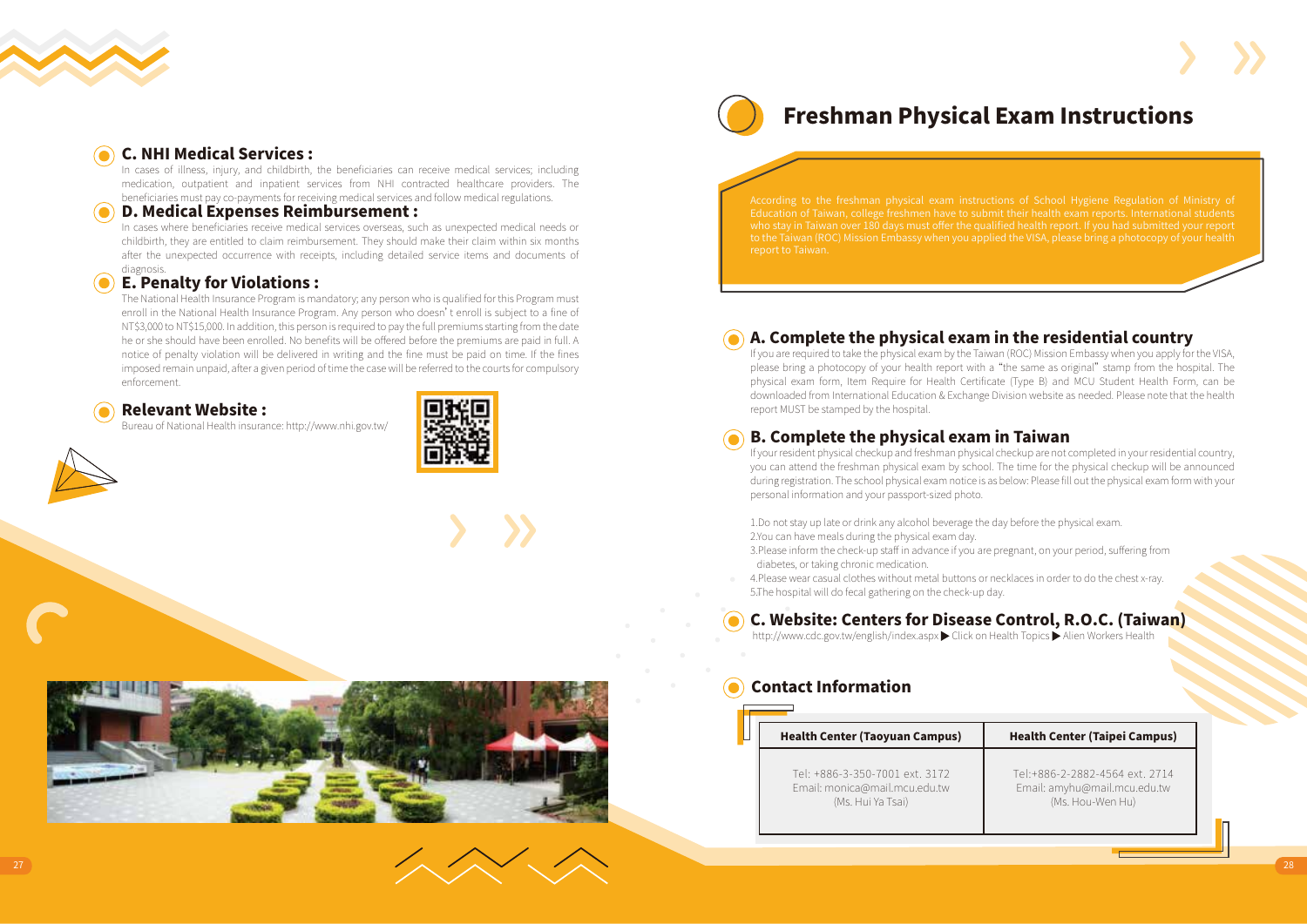

# Authorization for Emergency Medical<br>
Transportation Treatment

In case of medical emergency of the student and need for emergency treatment, Ming Chuan University will notify parents, guardians or persons listed on the agreement as an emergency contact.

In case of a medical emergency concerning the student, at a time when the parents (guardians) or listed emergency contacts, for any reason, cannot be reached, the school and its employees have the full power to act on parents (guardians) or the student's behalf for the following treatments: 1.Administer first aid;

2.Authorize a medical doctor to examine or treat student;

- 3.Arrange for the transportation of student, whether by ambulance or otherwise, to a proper facility where emergency medical treatment is normally administered, including but not limited to, an emergency room of a hospital, a doctor's office, or a medical clinic;
- 4.Sign releases as may be required in order to obtain any medical or surgical treatment as is required in the judgment of medical authorities at the facility.



### A.Transportation information from Taoyuan Airport to Ming Chuan University

International flights arrive at Taoyuan Airport, which is about 30 minutes from the Taoyuan campus (which costs about NT\$800 by taxi) and 60 minutes from the Taipei campus (which costs about NT\$1200 by taxi). https://www.taoyuan-airport.com/main\_en/index.aspx click on transportation

### B.Transportation information from Taoyuan Campus to Taoyuan City (downtown)

The Taoyuan campus is about 20 minutes from the railway station of Taoyuan City. Public bus route No.137 runs from Taoyuan campus to Taoyuan railway station and back. It costs NT\$18 one way. If you are pressed for time, a taxi from the Taoyuan Station to the Taoyuan campus costs NT\$150. Taoyuan city (the nearest city from Taoyuan campus) is a business area. There are lots of restaurants, markets, and department stores there. http://www.mcu.edu.tw click on English Traffic Map Information School Bus Schedule (Student)

### C.Transportation information around Taipei Campus

The Taipei campus is a 5-minute walk from the Shihlin or JianTan Mass Rapid Transit stations (MRT) of Taipei. Moreover, this campus is located on a main road, Zhong-Shan North Road, which is served by numerous bus lines. There are several bus stops in front of Ming Chuan Taipei Campus' main gate. http://www.trtc.com.tw/e/ click on Company Information Network and System

### D.Student Shuttle Bus Service

There are student shuttle buses providing transportation service to and fro campus during the semester. For fare and schedule information, please refer to the Ming Chuan transportation website. http://www.mcu.edu.tw click on English Traffic Map Information School Bus Schedule (Student)

### Contact Information

\*Office of International Student Service, OISS (Taipei Campus) Tel: +886-2-2882-4564 ext. 2697, 2698 Fax: +886-2-2882-4564 ext. 2699 E-mail: nora@mail.mcu.edu.tw (Ms. Nancy Wang/Ms. Crystal Liang)

\*Office of International Student Service, OISS (Taoyuan Campus) Tel: +886-3-350-7001 ext. 3311, 5313 Fax: +886-3-359-3854 E-mail: oiss@mail.mcu.edu.tw (Ms. Betty Chuang/Ms. Teresa Chung)











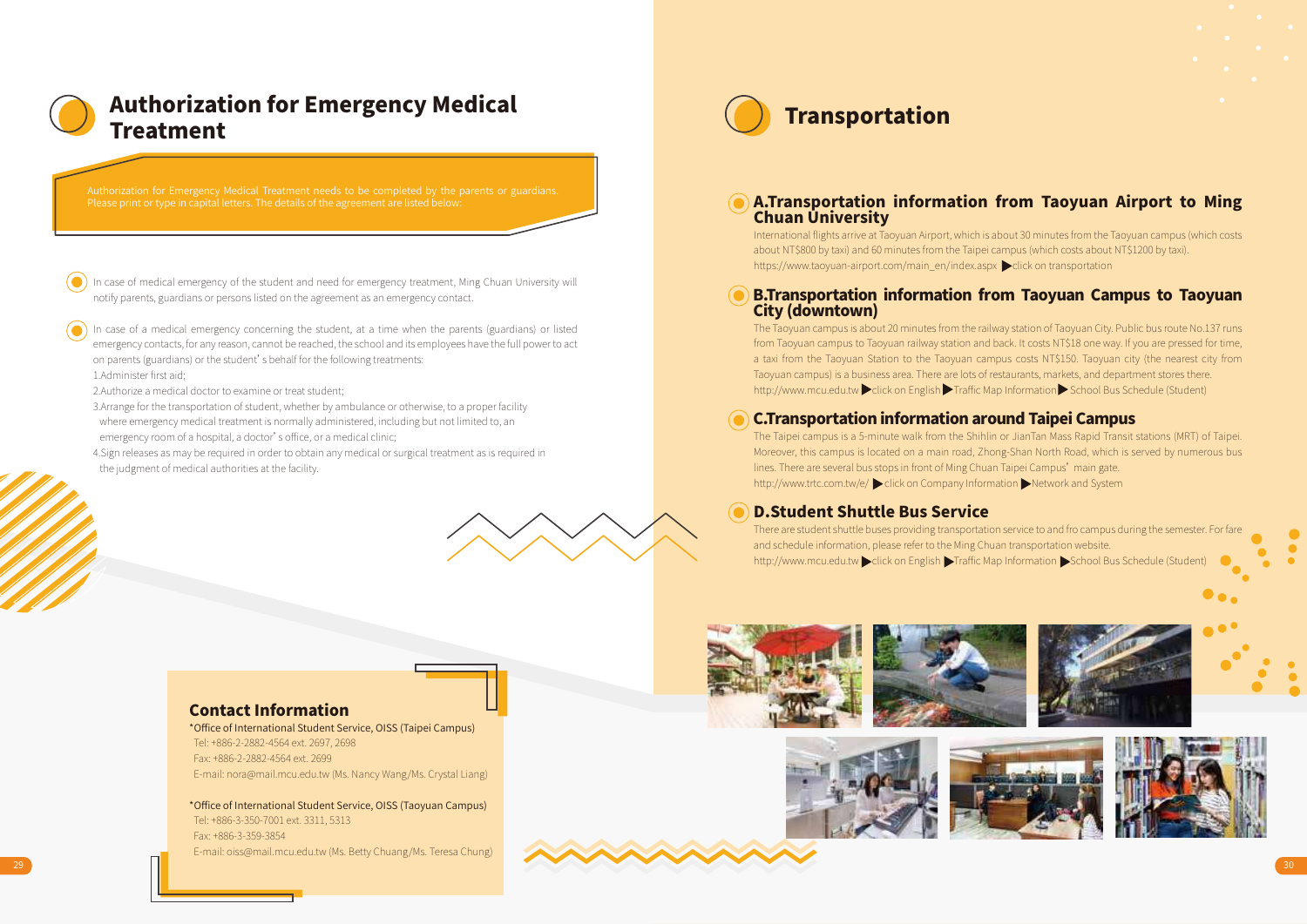

# Campus Map





**Ming Chuan University Taoyuan Campus Map**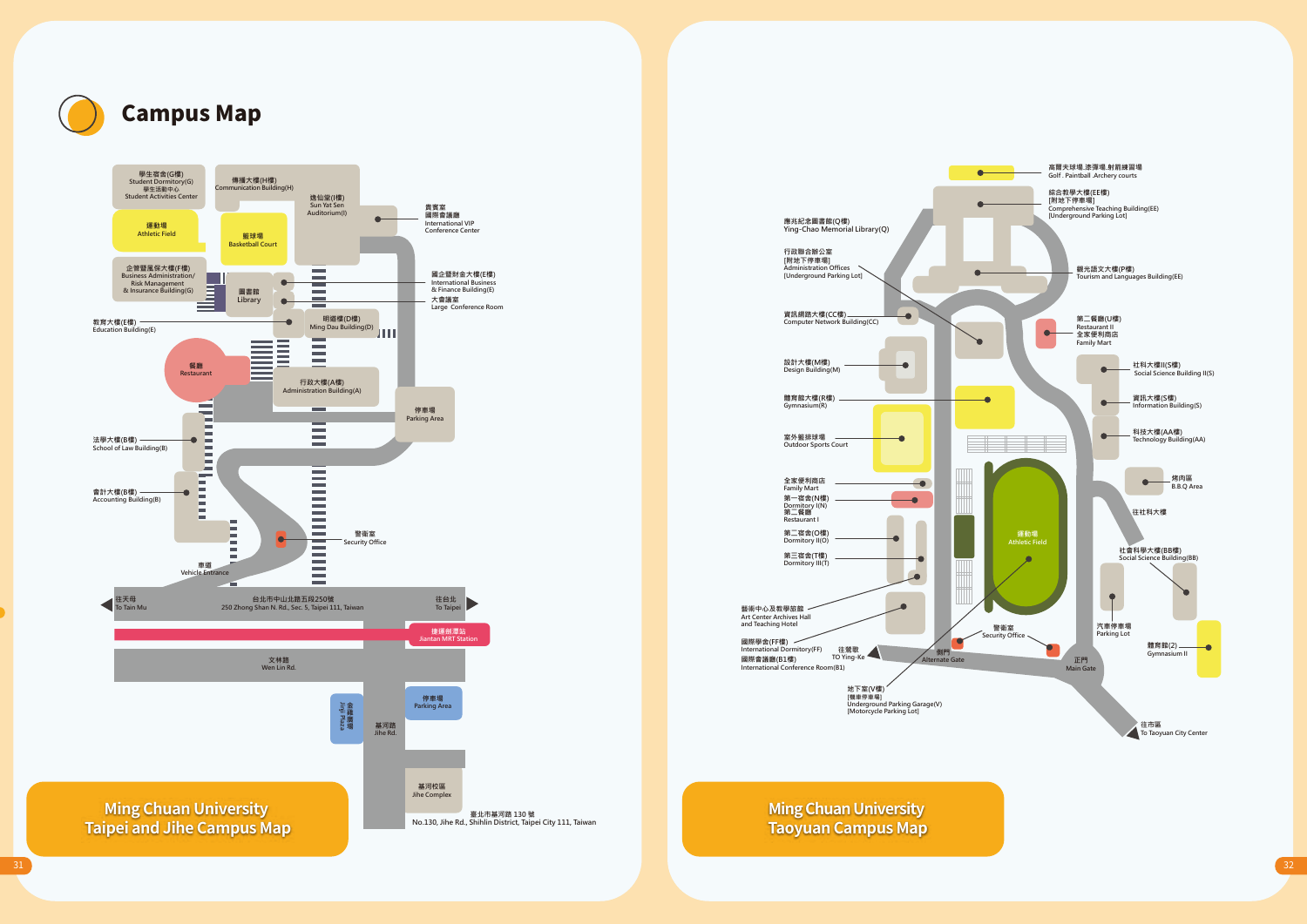

# ScholarshipsTreatment

### \*MCU Chinese-taught degree programs

| Year  | Category   | South - East Asia<br><b>Student Scholarship</b><br>(Undergraduate<br>program students only) | Scholarship for the<br><b>Best Student in Class</b> |  |  |  |  |
|-------|------------|---------------------------------------------------------------------------------------------|-----------------------------------------------------|--|--|--|--|
| Year  | Semester 1 | <b>USD 530</b>                                                                              | Semester 2                                          |  |  |  |  |
| One   | Semester 2 |                                                                                             | <b>USD 330</b>                                      |  |  |  |  |
| Year  | Semester 1 | <b>USD 530</b>                                                                              | <b>USD 660</b>                                      |  |  |  |  |
| Two   | Semester 2 |                                                                                             |                                                     |  |  |  |  |
| Year  | Semester 1 | <b>USD 530</b>                                                                              |                                                     |  |  |  |  |
| Three | Semester 2 |                                                                                             | <b>USD 660</b>                                      |  |  |  |  |
| Year  | Semester 1 | <b>USD 530</b>                                                                              |                                                     |  |  |  |  |
| Four  | Semester 2 |                                                                                             | USD 660                                             |  |  |  |  |

### \*MCU English-taught degree programs

| Year  | Category   | <b>Tuition Waiver</b><br>(IC Undergraduate<br>program students only) | Scholarship for the<br><b>Best Student in Class</b> |  |  |  |
|-------|------------|----------------------------------------------------------------------|-----------------------------------------------------|--|--|--|
| Year  | Semester 1 | <b>USD 960</b>                                                       | Semester 2                                          |  |  |  |
| One   | Semester 2 | (40% off)                                                            | <b>USD 330</b>                                      |  |  |  |
| Year  | Semester 1 | <b>USD 720</b>                                                       | <b>USD 660</b>                                      |  |  |  |
| Two   | Semester 2 | 30% off)                                                             |                                                     |  |  |  |
| Year  | Semester 1 | <b>USD 480</b>                                                       | <b>USD 660</b>                                      |  |  |  |
| Three | Semester 2 | (20% off)                                                            |                                                     |  |  |  |
| Year  | Semester 1 | <b>USD 240</b>                                                       | <b>USD 660</b>                                      |  |  |  |
| Four  | Semester 2 | (10% off)                                                            |                                                     |  |  |  |

NOTE: Exchange rate:US\$: NT\$=1:28.1 (Exchange rate as of 2021/7, subject to change)

### MCU South-East Asia Student Scholarship :

Students who meet the conditions below will be eligible to apply for MCU Scholarship for South-East Asia Students. (1) Once accepted by MCU, students in Semester 1 of Year One will be immediately awarded the scholarship. (2) Further on, they must obtain the academic grade averaged over 80 and conduct grade averaged over 80 in the previous semester.

(3) The scholarship is only applicable to undergraduate students.

(4) MCU will offer all South-East Asia international students MCU Scholarship automatically without application in Semester 1 of Year One. From the second semester, students have to provide the academic grade to apply the scholarship from the beginning of the school.

(5) Contact information: Ms. Daphne Chu, Tel: 03-3507001 ext 3703.

### Scholarships for the Best Student in Class :

1.Students who achieve the best academic performances in each class as well as academic grade average over 80 and conduct grade over 86 will be awarded scholarship NT\$10,000.

2.MCU Scholarship for the Best Student in Class is applicable to both undergraduate and graduate students. For graduate school student, the award is NT 5,000 per semester.

3.Students will be granted scholarships automatically when they achieve the academic performances. No additional application is needed.

4.Contact information: Ms. Huang in Student Affairs, Tel: 02-2882-4564 ext. 2502.

### Tuition Waiver for the International College (IC) Undergraduate Programs :

International students who meet the conditions below will be eligible to apply for a tuition waiver for their respective academic years.

1.Once accepted in the International College program, and having passed English Proficiency Test, students

will be immediately eligible for a 40% tuition waiver for the first academic year (includes 2 semesters).

2.Obtain academic grade average over 65, with passing grades in more than half of total courses taken, and conduct grade over 80 in both the first and second semesters respectively of the first academic year: the student will have a 30%-off tuition waiver for the second year.

3.Obtain academic grade average over 70, with passing grades in more than half of total courses taken, and

conduct grade over 80 in both the first and second semesters of the second academic year: the student will have a 20%-off tuition waiver for the third academic year.

4.A 10%-off tuition waiver for the fourth academic year will be awarded to students who meet the conditions of (3), based on third-year performance.

5.Tuition waiver is not available for Taiwan scholarship students. 6.Contact information: Secretary of your program.

Scholarshi Scholarshi Scholarshi Scholarships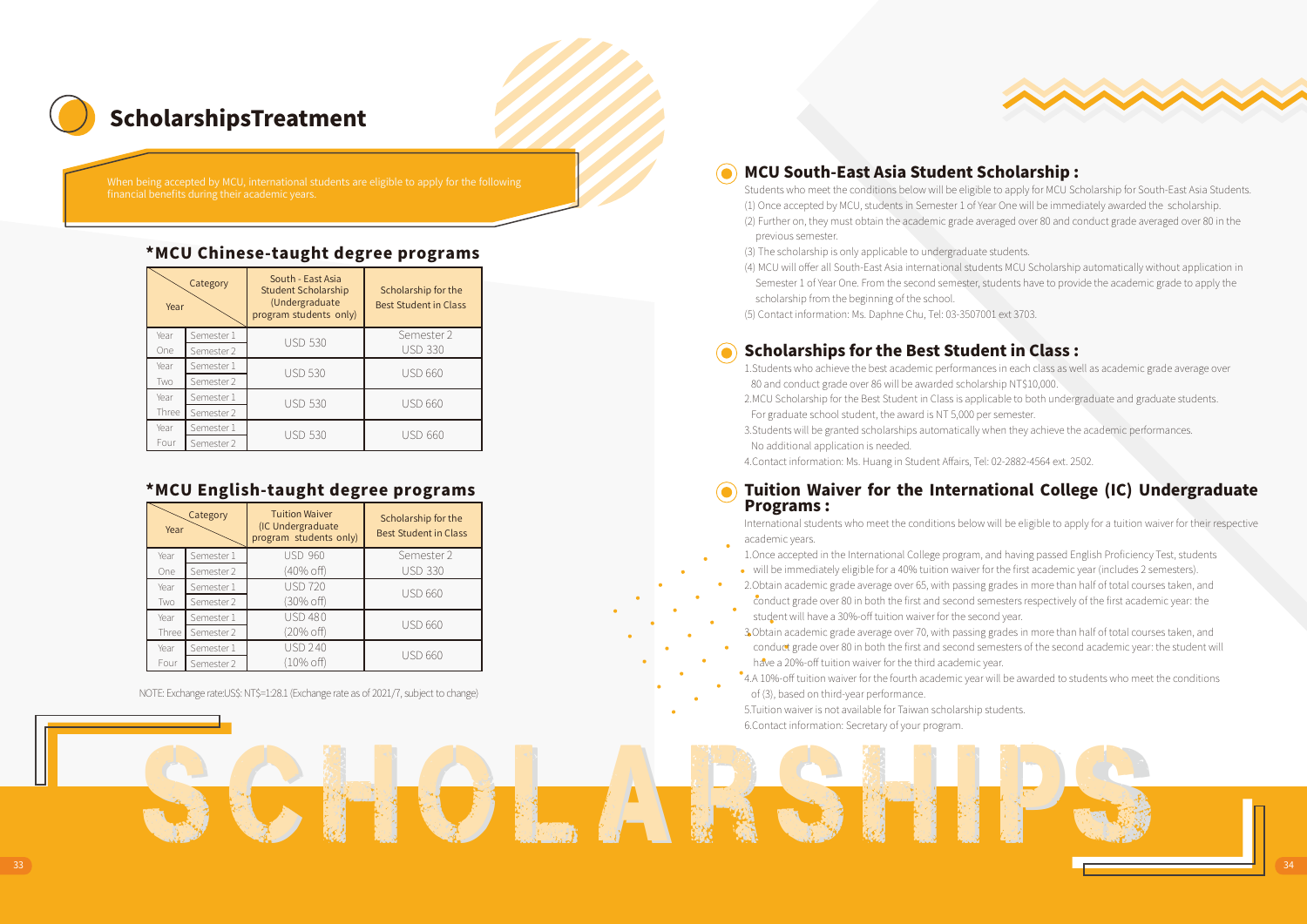

# Calendar

### Ming Chuan University 2019-20 (First Semester) Calendar

|                                         |                 |                 |                      |                 |                 |                |                |                 |                                                                                                                                                                                                                                                           | Year Month Week Sun Mon Tue Wed Thu Fri Sat Notes                                                                                                                                                                          |          | 8  |                 |                       |                                |              |                |                 |                                                                                                                                  |                                                                                                                                                                                                                                                                                                                        |
|-----------------------------------------|-----------------|-----------------|----------------------|-----------------|-----------------|----------------|----------------|-----------------|-----------------------------------------------------------------------------------------------------------------------------------------------------------------------------------------------------------------------------------------------------------|----------------------------------------------------------------------------------------------------------------------------------------------------------------------------------------------------------------------------|----------|----|-----------------|-----------------------|--------------------------------|--------------|----------------|-----------------|----------------------------------------------------------------------------------------------------------------------------------|------------------------------------------------------------------------------------------------------------------------------------------------------------------------------------------------------------------------------------------------------------------------------------------------------------------------|
|                                         |                 |                 |                      | $\overline{2}$  | $\mathbf{3}$    | $\overline{4}$ | 5 <sup>1</sup> | 6 <sup>1</sup>  | $\overline{7}$                                                                                                                                                                                                                                            | (6) Summer Admin Recess                                                                                                                                                                                                    |          |    |                 |                       | 2<br>1                         | $\mathbf{3}$ | $\overline{4}$ | 5 <sup>5</sup>  | $6\phantom{1}$                                                                                                                   | (5) TPE Class Advisor Counseling Workshop (II)                                                                                                                                                                                                                                                                         |
|                                         |                 |                 |                      | $9\,$           | 10 <sup>1</sup> |                | $11$   $12$    | 13              | 14                                                                                                                                                                                                                                                        | (11-12) Transfer Student Registration (13) Summer Admin Recess                                                                                                                                                             |          | 9  |                 |                       | 8<br>9                         |              |                |                 |                                                                                                                                  | 10 11 12 13 (8-12) Midterm Exams                                                                                                                                                                                                                                                                                       |
|                                         |                 |                 | 15 <sup>1</sup>      | 16              | 17 <sup>1</sup> |                |                |                 |                                                                                                                                                                                                                                                           | 18 19 20 21 (20) Summer Admin Recess                                                                                                                                                                                       |          |    | 10 <sup>1</sup> | 14                    | 15<br>16                       |              |                | 17 18 19 20     |                                                                                                                                  | (15) University Affairs Committee Meeting (Tentative)                                                                                                                                                                                                                                                                  |
|                                         | Aug             |                 | $22 \mid 23$         |                 | 24              |                |                |                 | 25 26 27 28                                                                                                                                                                                                                                               | (26) Administrator and Staff Educational Training (27) Summer Admin Recess<br>(30) Beginning of Fall Semester, MCUMI                                                                                                       | Nov      |    |                 |                       | 11 21 22 23 24 25 26 27        |              |                |                 |                                                                                                                                  | (11/22-12/10) Online Application for Admission by Review of Exceptional Talent (Tentative)<br>(22-27) TPE, TYN Literary and Arts Festival<br>(24-28) Thanksgiving Holiday at MCUMI (11/25-12/1) Online Application Open for 2nd<br>Semester Transfers (26) Gathering & Fun Competition of Mongolian Students in Taiwan |
|                                         |                 |                 | 29                   | 30 <sup>°</sup> | 31              |                |                |                 |                                                                                                                                                                                                                                                           | (8/30-9/1) Returning Student Registration and Course Selection<br>(8/31-9/1) Extended Graduation Student Registration and Course Selection                                                                                 |          |    |                 | 28                    | 29<br>30                       |              |                |                 |                                                                                                                                  | (26) Campus Cleaning Competition (27) TQC Session                                                                                                                                                                                                                                                                      |
|                                         |                 |                 |                      |                 |                 | $\mathbf{1}$   | $\overline{2}$ | $\mathbf{3}$    | $\overline{4}$                                                                                                                                                                                                                                            | (1-6) Freshmen Register Online for Dormitory Lot Drawing (3) Summer Break Dormitory<br>Move-out (3) Departmental Class Advisor, Int'l Student Class Advisor Workshop;<br><b>Freshman Class Advisor Workshop</b>            |          |    | 12              |                       |                                | 1            |                | $2 \mid 3 \mid$ |                                                                                                                                  | (1) TPE 1st-round Freshmen Choral Contest (2) Curriculum Committee Meeting;<br>Academic Affairs Committee Meeting (3)TYN 1st-round Freshmen Choral Contest<br>(4) Exam for Referred Entrance to Masters' Programs & Doctoral Programs (Tentative)                                                                      |
|                                         |                 |                 |                      |                 |                 |                |                |                 |                                                                                                                                                                                                                                                           | (5-6) Airport Pickup and Dormitory move-in for New Int'l Students                                                                                                                                                          |          |    |                 |                       |                                |              |                |                 |                                                                                                                                  | (4-5) Discovering Ming Chuan Camp for High School Students                                                                                                                                                                                                                                                             |
| 6<br>8<br>$\overline{7}$<br>$5^{\circ}$ |                 |                 |                      |                 |                 |                | 9 <sup>1</sup> | 10 <sup>1</sup> | 11                                                                                                                                                                                                                                                        | (6-7) Labor Day Holiday at MCUMI (7) New Int'l Student Workshop & Registration<br>(7) Freshmen Dormitory Lot Drawing Results<br>(8) University-wide Faculty Meeting; Class Advisor Workshop (10) KMN Freshmen              | Dec      |    | 13              | $5\overline{5}$       | 6                              | 8            | 9              | 10 <sup>1</sup> |                                                                                                                                  | (9-14) Department Transfer Test (10) Final Freshmen Choral Contest (held at TYN campus)<br>(11) TQC Session (11)Senior High School Student English Comprehension Test 2 (Tentative)                                                                                                                                    |
| 2021 Sep                                |                 |                 |                      |                 |                 |                |                |                 | Orientation for Overseas Chinese Students and Students from Mainland (11) Make-up for<br>Mid-Autumn Festival Holiday (11-12)Rental Accommodations Service Team<br>(11-12) Dormitory Move-in for New Students (11-12) Airport Pickup and Dormitory move-in |                                                                                                                                                                                                                            |          | 14 | 12              | 13 <sup>1</sup><br>14 |                                |              | 15 16 17       | 18              | (13-17) TYN Environment Week (13-18) MCUMI Final Exams<br>(17-29) Online Application Open for 2nd Semester Transfers (Tentative) |                                                                                                                                                                                                                                                                                                                        |
|                                         |                 |                 |                      |                 |                 |                |                |                 |                                                                                                                                                                                                                                                           | for Overseas Chinese Students and Students from Mainland China Students                                                                                                                                                    |          |    | 15              | 20<br>19              | 21                             |              |                | 22 23 24 25     |                                                                                                                                  | (24) Admission by Review of Exceptional Talent Exam (Tentative) (25) TQC Session                                                                                                                                                                                                                                       |
|                                         |                 |                 |                      |                 |                 |                |                |                 |                                                                                                                                                                                                                                                           | (13) Returning Student Registration; First Semester Begins (Classes                                                                                                                                                        |          |    | 16              | 27<br>26              |                                | 28 29 30 31  |                |                 |                                                                                                                                  | (31) New Year Makeup Holiday                                                                                                                                                                                                                                                                                           |
|                                         |                 |                 |                      | $12$ 13         | 14              |                |                |                 | 15 16 17 18                                                                                                                                                                                                                                               | will be made up during the semester)<br>(13) TYN Mental Health Check & Competency Assessment for Freshmen and Transfer Students<br>(14) TPE Mental Health Check & Competency Assessment for Freshmen and Transfer Students |          |    |                 |                       |                                |              |                |                 |                                                                                                                                  | (1) New Year (holiday)                                                                                                                                                                                                                                                                                                 |
|                                         |                 |                 |                      |                 |                 |                |                |                 |                                                                                                                                                                                                                                                           | (13) TYN Freshmen Health Check-up (14) TPE Freshmen Health Check-up (13-14) KMN Freshmen Health<br>Check-up (9/15~10/15) Int'l Student Spring Class Applications<br>(16-17) Freshmen Orientation on all Locations          |          | 17 |                 | $\mathbf{2}$          | $\mathbf{3}$<br>$\overline{4}$ | 5            | 6 <sup>1</sup> | 7 I             | 8                                                                                                                                | (4) MCU Faculty and Staff General Health Checkup on Taipei Campus<br>(5) MCU Faculty and Staff General Health Checkup on Taoyuan Campus<br>(1/7-2/22) Online Application for Masters' and Work-experience Masters' (Tentative)                                                                                         |
|                                         |                 | 2               | 19 20 21 22 23 24 25 |                 |                 |                |                |                 |                                                                                                                                                                                                                                                           | (20) Adjusted Holiday (21) Mid-Autumn Festival (22) Classes Formally Begin<br>(20-21) Move-in Date for Returning Student Dormitory Residents (22-30) Online Course                                                         | 2022 Jan |    | 18              | 9                     | 10 11 12 13 14 15              |              |                |                 |                                                                                                                                  | (10) MCUMI Beginning of Winter Semester (10-14) Final Exams (15) Preliminary Seminar<br>for Public Service Corps during Winter Break (15) Transfer Student Exam (Tentative)<br>(15-17) Winter Vacation Move-out for Student Dormitories                                                                                |
|                                         |                 |                 |                      |                 |                 |                |                |                 |                                                                                                                                                                                                                                                           | Add/Drop (22-24) Week of Respecting Our Teachers (on both Taipei and Taoyuan<br>Campus)                                                                                                                                    |          |    |                 |                       | 16 17 18 19 20 21 22           |              |                |                 |                                                                                                                                  | (17) Winter Vacation Move-in for Student Dormitories (17) MCUMI: Martin Luther King Day<br>(19-20) Make-up Final Exams (Only those granted permission)<br>(21-23) General Scholastic Ability Test (Tentative)                                                                                                          |
|                                         |                 | $\mathbf{3}$    | 26                   | 27              | 28 29 30        |                |                |                 |                                                                                                                                                                                                                                                           | (9/27-10/1) TPE TYN Student Clubs Expo                                                                                                                                                                                     |          |    |                 |                       |                                |              |                |                 |                                                                                                                                  | (24-25) Online Course Selection for Returning Students (25-26) Online Course Selection for                                                                                                                                                                                                                             |
|                                         |                 |                 |                      |                 |                 |                |                | $\mathbf{1}$    | $\overline{2}$                                                                                                                                                                                                                                            |                                                                                                                                                                                                                            |          |    |                 | 23                    | 24                             |              |                |                 |                                                                                                                                  | 25   26   27   28   29 Extended Graduation Students (25) Registration for 2nd Semester Transfer Students (Tentative)<br>(1/27-2/9) Winter Admin Recess                                                                                                                                                                 |
|                                         |                 | $\overline{4}$  | 3                    | $\overline{4}$  | 5 <sup>5</sup>  | $6\phantom{1}$ |                | 8               | -9                                                                                                                                                                                                                                                        | (4) National Disaster Prevention Day Drill                                                                                                                                                                                 |          |    |                 | 31<br>30              |                                |              |                |                 |                                                                                                                                  | (31) New Year's Eve                                                                                                                                                                                                                                                                                                    |
|                                         | 0 <sub>ct</sub> | 5               | 10 <sup>1</sup>      | 11              | 12              |                | 13 14          | 15              | 16                                                                                                                                                                                                                                                        | (10) National Day (holiday) (11) National Day Makeup Holiday<br>(15) Student Club Advisor Seminar (15) TYN Class Advisor Counseling Workshop (I)                                                                           |          |    |                 |                       |                                |              |                |                 |                                                                                                                                  |                                                                                                                                                                                                                                                                                                                        |
|                                         |                 | 6               | 17 <sup>2</sup>      | 18              |                 |                |                |                 | 19 20 21 22 23                                                                                                                                                                                                                                            | (10/22-11/8) Online Application for Referral Examination of Masters' & Ph. D Programs<br>(22) TPE Class Advisor Counseling Workshop (I)<br>(23) Senior High School Student English Comprehension Test 1 (Tentative)        |          |    |                 |                       |                                |              |                |                 |                                                                                                                                  |                                                                                                                                                                                                                                                                                                                        |
|                                         |                 | $7\overline{ }$ |                      |                 |                 |                |                |                 |                                                                                                                                                                                                                                                           | 24 25 26 27 28 29 30 (29) TYN Class Advisor Counseling Workshop (II)                                                                                                                                                       |          |    |                 |                       |                                |              |                |                 |                                                                                                                                  |                                                                                                                                                                                                                                                                                                                        |

|  |          | 8  | 31             |    |                |    |                |                |                |                                                                                                                                                                                                                                                                                                                                                                             |
|--|----------|----|----------------|----|----------------|----|----------------|----------------|----------------|-----------------------------------------------------------------------------------------------------------------------------------------------------------------------------------------------------------------------------------------------------------------------------------------------------------------------------------------------------------------------------|
|  |          |    |                | 1  | $\overline{2}$ | 3  | $\overline{4}$ | 5              | 6              | (5) TPE Class Advisor Counseling Workshop (II)                                                                                                                                                                                                                                                                                                                              |
|  |          | 9  | 7              | 8  | 9              | 10 | 11             | 12             | 13             | (8-12) Midterm Exams                                                                                                                                                                                                                                                                                                                                                        |
|  |          | 10 | 14             | 15 | 16             | 17 | 18             | 19             | 20             | (15) University Affairs Committee Meeting (Tentative)                                                                                                                                                                                                                                                                                                                       |
|  | Nov      | 11 | 21             | 22 | 23             | 24 | 25             | 26             | 27             | (11/22-12/10) Online Application for Admission by Review of Exceptional Talent (Tentative)<br>(22-27) TPE, TYN Literary and Arts Festival<br>(24-28) Thanksgiving Holiday at MCUMI (11/25-12/1) Online Application Open for 2nd<br>Semester Transfers (26) Gathering & Fun Competition of Mongolian Students in Taiwan<br>(26) Campus Cleaning Competition (27) TQC Session |
|  |          |    | 28             | 29 | 30             |    |                |                |                |                                                                                                                                                                                                                                                                                                                                                                             |
|  |          | 12 |                |    |                | 1  | 2              | 3              | $\overline{4}$ | (1) TPE 1st-round Freshmen Choral Contest (2) Curriculum Committee Meeting;<br>Academic Affairs Committee Meeting (3)TYN 1st-round Freshmen Choral Contest<br>(4) Exam for Referred Entrance to Masters' Programs & Doctoral Programs (Tentative)<br>(4-5) Discovering Ming Chuan Camp for High School Students                                                             |
|  | Dec      | 13 | 5              | 6  | 7              | 8  | 9              | 10             | 11             | (9-14) Department Transfer Test (10) Final Freshmen Choral Contest (held at TYN campus)<br>(11) TQC Session (11)Senior High School Student English Comprehension Test 2 (Tentative)                                                                                                                                                                                         |
|  |          | 14 | 12             | 13 | 14             | 15 | 16             | 17             | 18             | (13-17) TYN Environment Week (13-18) MCUMI Final Exams<br>(17-29) Online Application Open for 2nd Semester Transfers (Tentative)                                                                                                                                                                                                                                            |
|  |          | 15 | 19             | 20 | 21             | 22 | 23             | 24             | 25             | (24) Admission by Review of Exceptional Talent Exam (Tentative) (25) TQC Session                                                                                                                                                                                                                                                                                            |
|  |          | 16 | 26             | 27 | 28             | 29 | 30             | 31             |                | (31) New Year Makeup Holiday                                                                                                                                                                                                                                                                                                                                                |
|  |          |    |                |    |                |    |                |                | $\mathbf{1}$   | (1) New Year (holiday)                                                                                                                                                                                                                                                                                                                                                      |
|  |          | 17 | $\overline{2}$ | 3  | 4              | 5  | 6              | $\overline{7}$ | 8              | (4) MCU Faculty and Staff General Health Checkup on Taipei Campus<br>(5) MCU Faculty and Staff General Health Checkup on Taoyuan Campus<br>(1/7-2/22) Online Application for Masters' and Work-experience Masters' (Tentative)                                                                                                                                              |
|  | 2022 Jan | 18 | 9              | 10 | 11             | 12 | 13             | 14             | 15             | (10) MCUMI Beginning of Winter Semester (10-14) Final Exams (15) Preliminary Seminar<br>for Public Service Corps during Winter Break (15) Transfer Student Exam (Tentative)<br>(15-17) Winter Vacation Move-out for Student Dormitories                                                                                                                                     |
|  |          |    | 16             | 17 | 18             | 19 | 20             | 21             | 22             | (17) Winter Vacation Move-in for Student Dormitories (17) MCUMI: Martin Luther King Day<br>(19-20) Make-up Final Exams (Only those granted permission)<br>(21-23) General Scholastic Ability Test (Tentative)                                                                                                                                                               |
|  |          |    | 23             | 24 | 25             | 26 | 27             | 28             | 29             | (24-25) Online Course Selection for Returning Students (25-26) Online Course Selection for<br>Extended Graduation Students (25) Registration for 2nd Semester Transfer Students (Tentative)<br>(1/27-2/9) Winter Admin Recess                                                                                                                                               |
|  |          |    | 30             | 31 |                |    |                |                |                | (31) New Year's Eve                                                                                                                                                                                                                                                                                                                                                         |

 $>$   $\rightarrow$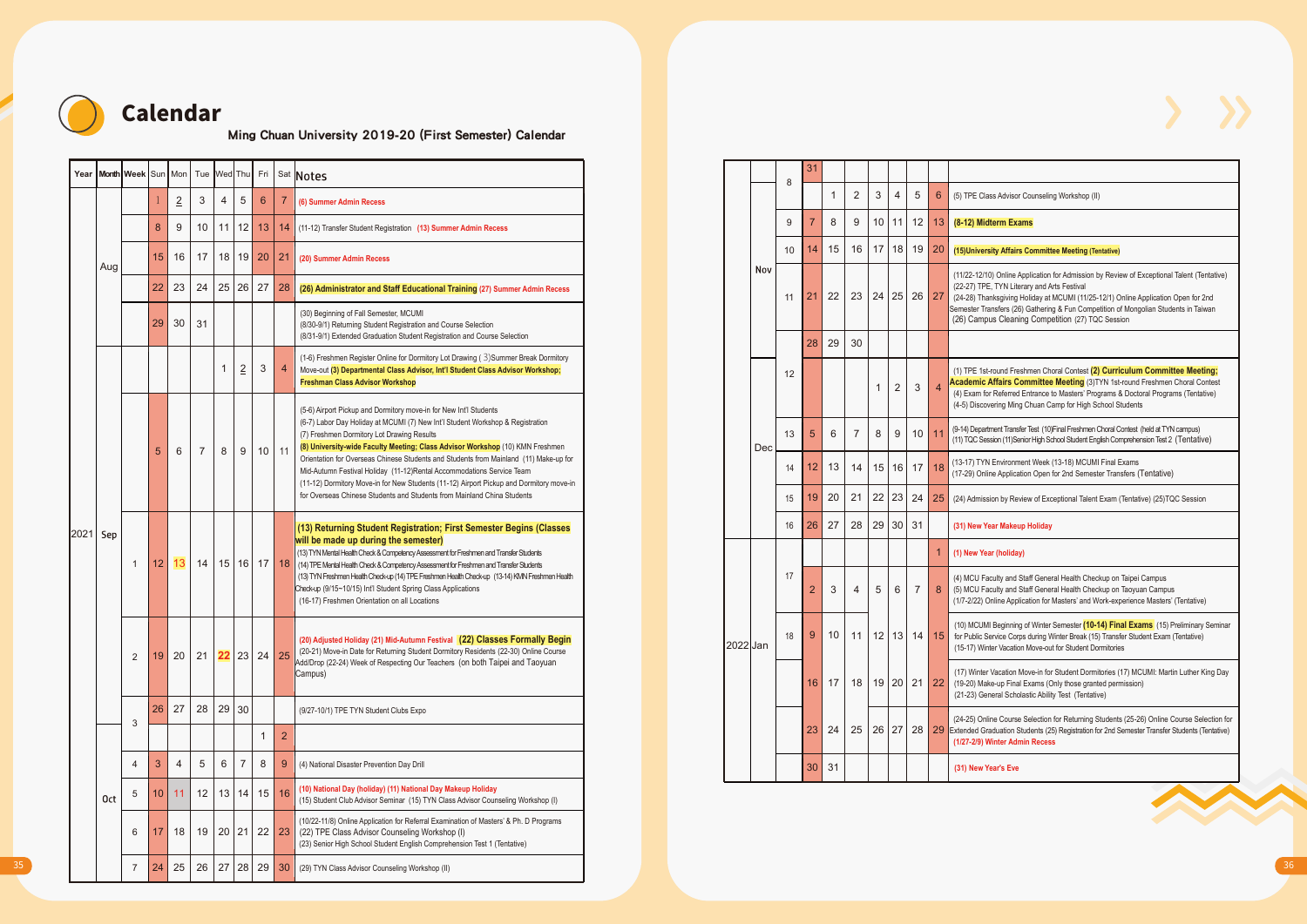

# Calendar

### Ming Chuan University 2021-22 (First Semester) Calendar

|      | Year Month Week Sun Mon Tue Wed Thu Fri Sat Notes |                |                 |                |                 |                |                      |                |                 |                                                                                                                                                                                                                                                                                                         |
|------|---------------------------------------------------|----------------|-----------------|----------------|-----------------|----------------|----------------------|----------------|-----------------|---------------------------------------------------------------------------------------------------------------------------------------------------------------------------------------------------------------------------------------------------------------------------------------------------------|
|      |                                                   |                |                 |                | $\mathbf{1}$    | $2^{\circ}$    | $\mathbf{3}$         | $\overline{4}$ | $5\phantom{.0}$ | (2/1~5/31) Int'l Student Fall Class Online Application Period                                                                                                                                                                                                                                           |
|      |                                                   |                | 6 <sup>°</sup>  | $\overline{7}$ | 8               | 9              | $10$ 11              |                | 12              |                                                                                                                                                                                                                                                                                                         |
|      | Feb                                               |                |                 |                |                 |                | 13 14 15 16 17 18 19 |                |                 | (15) Airport Pickup and Dormitory move-in for New Int'l Students (16) New Int'l Student<br>Workshop & Registration (17) Processing Required Class Section Changes                                                                                                                                       |
|      |                                                   |                |                 |                |                 |                |                      |                |                 | (18) University-wide Faculty Meeting; Class Advisor Workshop<br>(19-20) Student Dormitory Move-in<br>(21) Returning Student Registration; Second Semester Begins; Class Begins                                                                                                                          |
|      |                                                   |                |                 |                |                 |                | 20 21 22 23 24 25 26 |                |                 | (2/21-3/2) Online Course Add/Drop (22) Deadline for Online Application for Masters'<br>Programs and Work-experience Masters' Students (Tentative)                                                                                                                                                       |
|      |                                                   |                | 27              | 28             |                 |                |                      |                |                 | (28) Peace Memorial Day (Holiday)                                                                                                                                                                                                                                                                       |
|      |                                                   | $\overline{2}$ |                 |                | $\overline{1}$  | $2^{\circ}$    | $\mathbf{3}$         | $\overline{4}$ | 5               | (1) The 41th Overseas Chinese Class Opening Ceremony (TPE, TYN)<br>(4) The 41th Overseas Chinese Class Opening Ceremony (KMN)                                                                                                                                                                           |
|      |                                                   |                |                 |                |                 |                |                      |                |                 | (7-11) Student Athlete Online Application (Tentative) (7-13) MCUMI Spring Break (3/7-4/7) Matsu and                                                                                                                                                                                                     |
|      | Mar                                               | $\mathbf{3}$   | 6 <sup>1</sup>  | $7^{\circ}$    |                 |                | 8 9 10 11 12         |                |                 | KMN Executive Master's Programs Online Application (Tentative) (8) Masters' Programs 1st Round<br>Entrance Exam (Tentative) (10-15)Transfer Student Application<br>(11) Anniversary Academic Conference (12) KMN Location 10th Anniversary<br>(12-13) Work-experience Master's Program Exam (Tentative) |
|      |                                                   | $\overline{4}$ | 13              | 14             |                 |                | $15 \mid 16 \mid 17$ | 18             | 19              | (14-19) Anniversary Week (14-19) Alternative Literary and Arts Festival (TPE)<br>(19) Ming Chuan University 65th Anniversary                                                                                                                                                                            |
| 2022 |                                                   | 5 <sup>5</sup> |                 | $20$   21      |                 | 22 23          |                      |                | 24 25 26        | (24-29) Department Transfer Exam (25) TPE Class Advisor Counseling Workshop (I)                                                                                                                                                                                                                         |
|      |                                                   |                | 27              | 28             |                 | 29 30 31       |                      |                |                 |                                                                                                                                                                                                                                                                                                         |
|      |                                                   | 6              |                 |                |                 |                |                      |                | 2               | (1) Anniversary Makeup Holiday                                                                                                                                                                                                                                                                          |
|      |                                                   | $7^{\circ}$    | $\overline{3}$  | $\overline{4}$ | $5\phantom{.0}$ | 6              | $\overline{7}$       | 8              | $\mathbf{g}$    | (4) Children's Day (5)Tomb Sweeping Festival Holidays (6)Anniversary Makeup Holiday<br>(8) TPE: Class Advisor Counseling Workshop (II) (9) Student Athlete Exam (Tentative)                                                                                                                             |
|      | Apr                                               | 8              | 10 <sup>1</sup> | 11             |                 | $12$   13      | 14                   | 15             | 16              | (4/12-5/2) Online Application for Doctoral Programs (Tentative) (15)TYN: Class Advisor<br>Counseling Workshop (I)                                                                                                                                                                                       |
|      |                                                   | 9              | 17              | 18             |                 |                | 19 20 21 22          |                | 23              | (18-22) Midterm Exams                                                                                                                                                                                                                                                                                   |
|      |                                                   | $10-10$        | 24              | 25             |                 | 26 27          | 28                   |                | 29 30           | (25-30) MCUMI Final Exams (29)TYN: Class Advisor Counseling Workshop (II) (30)TQC<br>Session (30)KMN, Matsu Executive Masters' Programs 1st Round Entrance Exam (Tentative)                                                                                                                             |
|      |                                                   | 11             |                 | $\overline{2}$ | $\mathbf{3}$    | $\overline{4}$ | $5\overline{)}$      | 6              |                 | (2-6) TPE Environment Week (2-6) Filial Piety Weeks (6)Campus Cleaning Competition<br>(6-7) MCUMI Graduation Ceremony for Master's Program                                                                                                                                                              |
|      |                                                   | 12             | 8               | 9              |                 | $10$ 11        | 12                   | 13             | 14              | (11) TPE Industry Fair (12) TYN Industry Fair (14) Doctoral Program Entrance Exam (Tentative)                                                                                                                                                                                                           |
|      | May                                               | 13             | 15              |                |                 |                | 16 17 18 19 20 21    |                |                 | (16-20)TYN Alternative Literary and Arts Festival (19) Curriculum Committee Meeting;<br>Academic Affairs Committee Meeting (20)TPE Student Club Evaluation, Student Athlete<br>Registration and Major Selection (Tentative)                                                                             |
|      |                                                   | 14             | 22              | 23             |                 |                | 24 25 26 27 28       |                |                 | (23-25)Graduating Student Exams (5/23-6/10) Transfer Student Online Application (Tentative)<br>(27) TYN Student Club Evaluation (28) TQC Session                                                                                                                                                        |
|      |                                                   | 15             |                 | 29 30 31       |                 |                |                      |                |                 |                                                                                                                                                                                                                                                                                                         |

|      |     | 16 | 5  | 6  | $\overline{7}$ | 8  | 9              | 10 | 11             | (5) Taipei Graduation Ceremony                                                                                                                                                                                     |
|------|-----|----|----|----|----------------|----|----------------|----|----------------|--------------------------------------------------------------------------------------------------------------------------------------------------------------------------------------------------------------------|
|      | Jun | 17 | 12 | 13 | 14             | 15 | 16             | 17 | 18             | (13) University Affairs Committee Meeting (Tentative)                                                                                                                                                              |
|      |     | 18 | 19 | 20 | 21             | 22 | 23             | 24 | 25             | (20-24) Final Exams (25) Preliminary Seminar for Public Service Corps during Summer<br>Break (25-27)Student Dormitory Move-out                                                                                     |
|      |     |    | 26 | 27 | 28             | 29 | 30             |    |                | (27) Summer Vacation Move-in for Student Dormitories (27) Transfer Student Application on<br>Campus (Tentative) (29-30) Make-up Final Exams (Only those granted permission)<br>(6/29-7/2) Club Leadership Workshop |
| 2022 |     |    |    |    |                |    |                | 1  | $\overline{2}$ | (1)Summer Admin Recess                                                                                                                                                                                             |
|      |     |    | 3  | 4  | 5              | 6  | $\overline{7}$ | 8  | 9              | (6) Transfer Student Exam (Tentative) (8) Summer Admin Recess                                                                                                                                                      |
|      | Jul |    | 10 | 11 | 12             | 13 | 14             | 15 | 16             | (15)Summer Admin Recess                                                                                                                                                                                            |
|      |     |    | 17 | 18 | 19             | 20 | 21             | 22 | 23             | (18) Graduation Ceremony Makeup Holiday (19) Adjusted Holiday for May 1st Labor Day<br>(19-21) Annual Holiday (22) Summer Admin Recess                                                                             |
|      |     |    | 24 | 25 | 26             | 27 | 28             | 29 | 30             | (29) Summer Admin Recess                                                                                                                                                                                           |
|      |     |    | 31 |    |                |    |                |    |                |                                                                                                                                                                                                                    |



 $>$   $\rightarrow$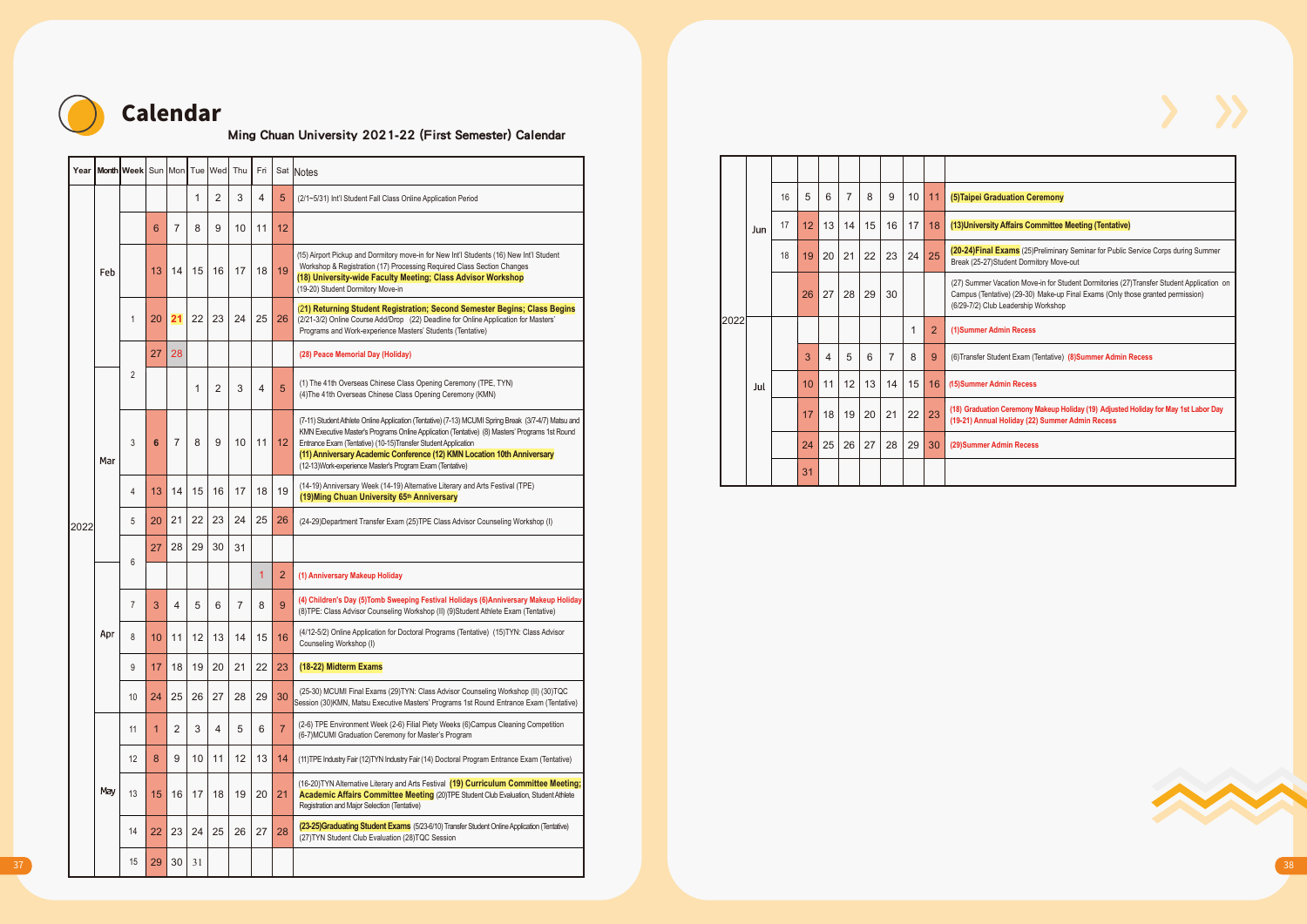

## Introduction to Taiwan



### A. General Information

\*Area: 36,000 square kilometers \*Population: 23 million \*Capital: Taipei City \*People: Chinese \*Language: Mandarin/Taiwanese/Hakka

\*Religion: Buddhism/Taoism/Christianity/Islam/Catholicism

Taiwan's total land area is only about 36,000 square kilometers; it is shaped like a tobacco leaf that is narrow at both ends. It lies off the southeastern coast of mainland Asia, across the Taiwan Strait from Mainland China-- a solitary island on the western edge of the Pacific Ocean. To the north lies Japan and Okinawa, to the south is the Philippines. Many airlines fly to Taiwan, helping make it the perfect travel destination.

Taiwan lies on the western edge of the Pacific "rim of fire," and continuous tectonic movements have created majestic peaks, rolling hills and plains, basins, coastlines, and other wonders. Taiwan sees climates of many types: tropical, sub-tropical, and temperate, providing clear differentiation between the different seasons. There are about 18,400 species of wildlife on the island, with more than 20% belonging to rare or endangered species; among these are the land-locked salmon, Taiwan mountain goat, Formosan rock monkey, Formosan black bear, blue magpie, Mikado pheasant, Hsuehshan grass lizard, and many more.

The government has established 6 national parks and 12 national scenic areas to preserve Taiwan's best natural ecological environment and cultural sites. Take in the splendor and sheer heights of the cliffs at Taroko Gorge; take a ride on the Alishan train--one of only three mountain railways in the world--and experience the breathtaking sunset and sea of clouds; hike up to the summit of Northeast Asia's highest peak, Jade Mountain. You can also soak up the sun in Kending, Asia's version of Hawaii; stand at the edge of Sun Moon Lake; traipse through the East Rift Valley; or visit the offshore islands of Kinmen and Penghu. It's fun in capital letters as well as an awesome journey of natural discovery!

The cultural aspects are also not to be missed. The blending of Hakka, Taiwanese, and mainland Chinese cultures has produced a rich plethora of cultural and social color. Whether it is religion, architecture, language, living habits, or food, it's just one big exciting melting pot! Food is the best representative of this cultural mixing and matching. Aside from cuisines from different parts of the mainland such as Zhejiang, Hunan, Guangdong, Yunnan, Shanghai, Beijing, Sichuan, and others, there is also the local Taiwanese cuisine, as well as the local delicacies of each area.

### B. Travel Information

### \*Time: GMT/UTC plus eight hours

\*Electricity: 110V, 60 Hz

\*Currency: The Republic of China's unit of currency is the New Taiwan Dollar (NT\$), which has five denominations in paper money and five in coins. Paper money comes in NT\$2000, NT\$1000, NT\$500, NT\$200, and NT\$100 denominations. Coins come in NT\$50, NT\$20, NT\$10, NT\$5 and NT\$1 denominations. \*Bus: In Taipei city, the standard fare is NT\$15, and in Taoyuan City, the standard fare is NT\$20, more if you need to cover several zones.

\*MRT (Mass Rapid Transit): Fares range from NT\$20 to NT\$60. Students can get discount when taking public transportation using EasyCard which is bought with student ID cards in Taipei City.

\*Taxi: The basic fare is NT\$80, NT\$5 for additional 500 meters.

### C. Temperature

Don't worry too much about getting burnt by the dazzling sun; the island of Taiwan is located in the subtropical climate zone, and the sun is not as stinging hot as it seems from its brightness.

Furthermore, the island is surrounded by oceans; and the ocean breezes, which are the reason for Taiwan's humid weather, will surely make you completely forget the dry cold back home. If you are from a low-latitude country, you will certainly revel in the nice warmth of Taiwan's sun.

Because of the coolness that hangs in the air, it is a welcoming change from the simmering heat of your native country. You can do some hiking in the mountains, surrounding yourself with the beautiful trees of the forest while inhaling some of that pure and fresh air that blows on the island of Taiwan.

Taiwan enjoys warm weather all year round. The strongest fluctuations in weather conditions are during spring and winter, while during summer and autumn the weather is relatively stable. Taiwan is extremely suitable for traveling, as the annual average temperature is a comfortable 22 degrees Celsius with lowest temperatures ranging from 12 to 17 degrees Celsius (54-63 Fahrenheit). Therefore, with the exception of a few mountain areas where some traces of snow can be found during winter, no snow can be seen throughout Taiwan. When summer is about to dismiss spring (March to May), continuously drizzling rain will sometimes fall on Taiwan. When visiting Taiwan during this period, remember to carry an umbrella at all times; because although it might seem romantic to have a stroll in the rain, it is no fun to travel when you're soaking wet. During the summer (June to August) typhoons sometimes reach the island.

During this period we suggest you keep an eye on weather reports, because during typhoon weather the roaring waves at the coast are not to be regarded as one of Taiwan's tourist scenes. During autumn (September to October) you can wholeheartedly enjoy the cool and soothing weather, while Taiwan's relatively warm and short winter (November to February) is the time for you to admire the beautifully colore maple trees in mountain areas. The cold fronts that reach Taiwan sporadically are greatly favored by the island's hot spring lovers.

### D. Exchange Rate

USD\$:NT\$=1:28.1 (Exchange rate as of 2021/07, subject to change)

### $\left( \bullet \right)$  E. Information

Welcome to Taiwan http://eng.taiwan.net.tw/ Central Weather Bureau http://www.cwb.gov.tw/eng/index.htm Taipei travel net http://www.taipeitravel.net/tw/ Taipei Rapid Transit Corporation http://english.trtc.com.tw/